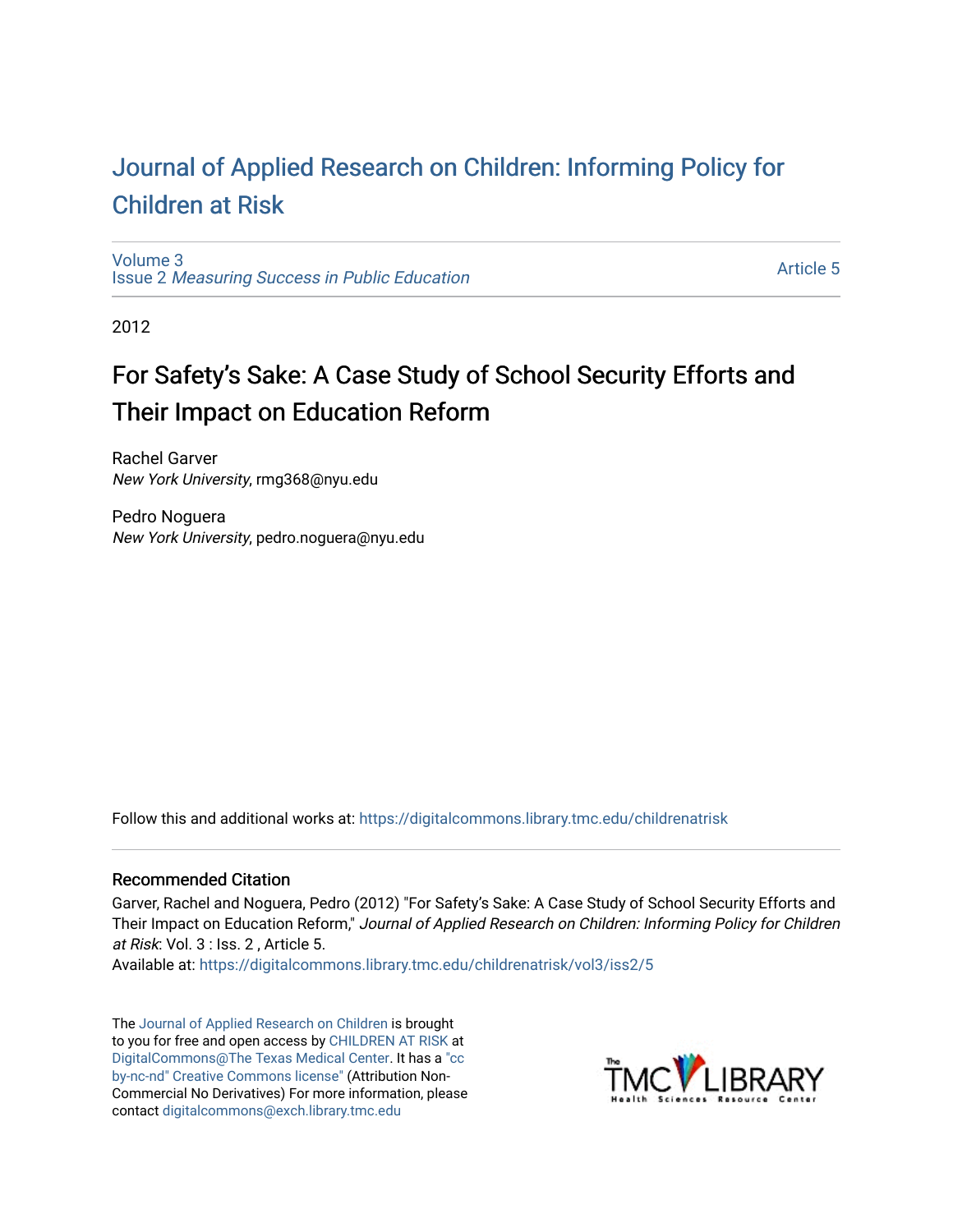#### **Introduction**

The rise of zero-tolerance policies in many states and school districts has had the effect of stiffening the penalties mandated for students who violate school rules and, in some cases, of imposing criminal penalties on offenses that were previously treated as school disciplinary matters.<sup>1,2</sup> Additionally, the advent of zero-tolerance policies has coincided with many schools and districts adopting strict security measures, including the installation of metal detectors and surveillance cameras and the deployment of armed security personnel, all for the purpose of enhancing security.<sup>3-5</sup>

Critics of zero-tolerance policies have pointed out that by narrowly focusing on security many schools have ignored some of the services and school conditions that are essential to academic achievement, student well-being, and school safety.<sup>1-3,5,6</sup> For example, in many districts, as funding for security measures has increased, funding for guidance counselors, social workers, and school psychologists has decreased.<sup>3,4</sup> In many cases, school security efforts have been launched in isolation of broader measures that have been shown to have a positive impact on the academic performance of students and the overall effectiveness of schools.

In this paper, we utilize the case of Seacrest High School, a large urban school that experienced violent conflicts between Asian and black students during the 2009-2010 academic year. We use the case to demonstrate how a preoccupation with school safety led to other dimensions of school success being ignored. Under the glare of considerable media scrutiny as a result of the incident and a subsequent court order that required the school district to take actions to ensure the safety of students, the district adopted a singular focus on safety and security that resulted in the neglect of academic engagement and school culture. As we show through our analysis of the case, the narrow focus on security undermined the effectiveness of the costly measures that were adopted and prevented educators from taking actions to address the overall quality of the educational environment.

We use this case study analysis to make the point that any attempt to narrow the measure of school success to a singular outcome (in this case safety) will result in a fragmented approach to school improvement and lead to other important dimensions of education (e.g., content knowledge, critical thinking skills, social-emotional support for students, moral reasoning, civic engagement, and creating equity among students of different races/classes) being ignored. The data from this case will also reveal what the constituents of Seacrest felt was neglected as a result of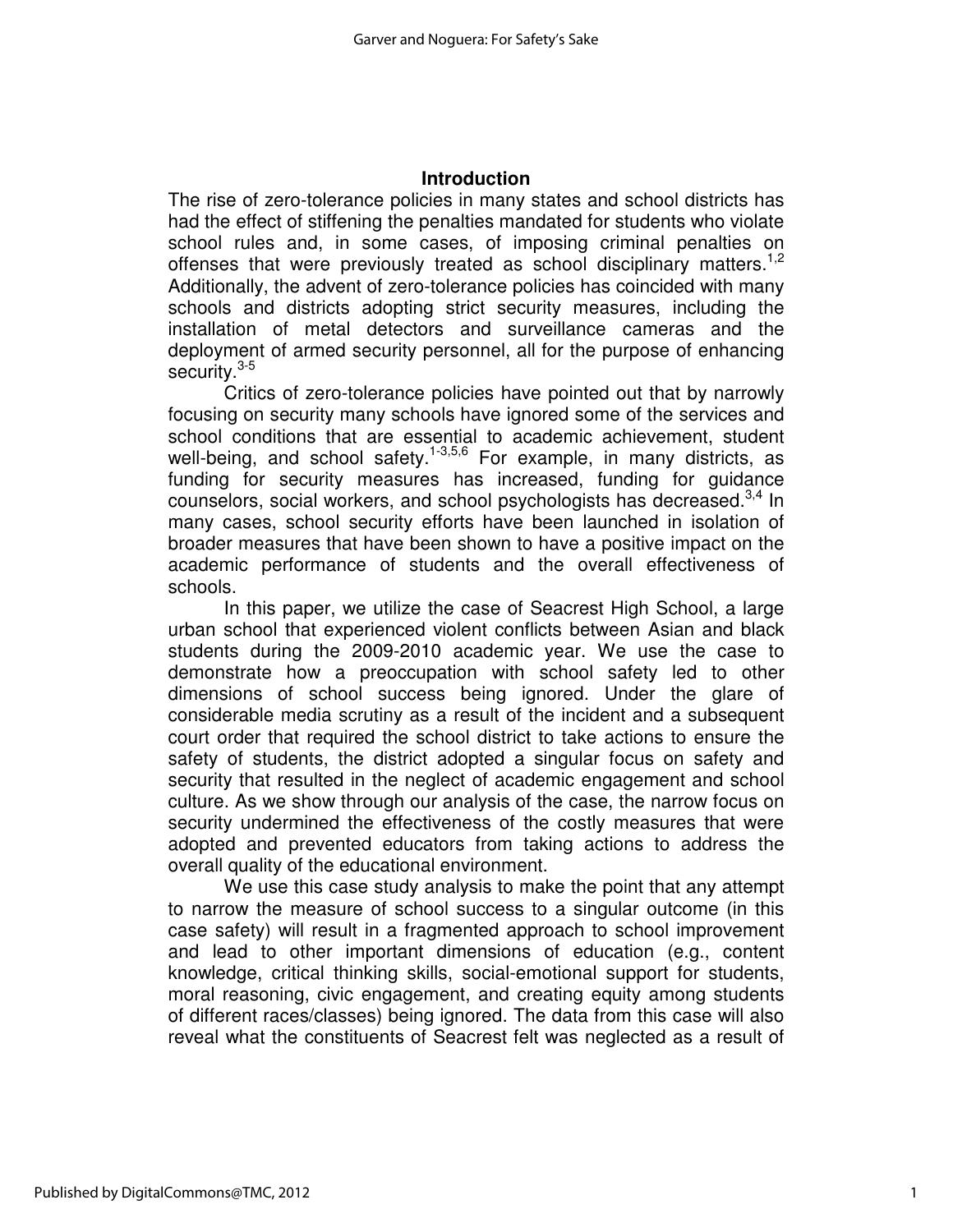the school's focus on security. The central question we explore is: What were the educational and social consequences of an expanded and intensified regime of policies aimed at improving school safety?

### **Background**

Seacrest High School is located in a large city in the United States. Although overseen by one administrative team, the school is divided into academies: a  $9<sup>th</sup>$  grade academy, three themed  $10<sup>th</sup>$  through  $12<sup>th</sup>$  grade academies, and a program geared toward recent immigrants, most of whom are English language learners (ELLs). Each academy is located within a section of the building to allow for some degree of programmatic autonomy and separation, although there are no official markers or barriers between the academies. All of the academies share the gymnasium, auditorium, library, and cafeteria, as well as Seacrest's support staff of counselors, after-school program providers, and security officers.

According to school data reports, the student body of Seacrest High School is quite diverse. Of the total school population, 51% self-identify as black or African American, 28% self-identify as Asian (this includes students from several different countries within Asia), 10% identify as Hispanic/Latino, and the remainder come from a variety of backgrounds and nationalities. There are more than 12 languages represented among the student body, and only 47.7% of the student body's first home language is English. After English, Chinese is the most widely spoken home language, followed by Vietnamese, Spanish, Khmer, and Nepali. Only 9% of the ELL students are black, and most of these students are recent African immigrants. Seventy-three percent of the ELL students selfidentify as Asian. Throughout this paper, when we refer to ELL and black students, we largely mean Asian ELL students and non-ELL, US-born black students respectively, since these are the two largest groups in the school.

Because of the large number of immigrant and ELL students, Seacrest High School offers a variety of services and programs to meet the language and social needs of this student population. In keeping with the academy structure of the school, these services and the entire academic program for ELL students have been housed on one floor of the school. In practical terms, this means that most of the Asian students in the school are physically separated from the black students. While the students do share common spaces within the school—the cafeteria, gym, auditorium, etc.—they are isolated from each other during most of their time at Seacrest.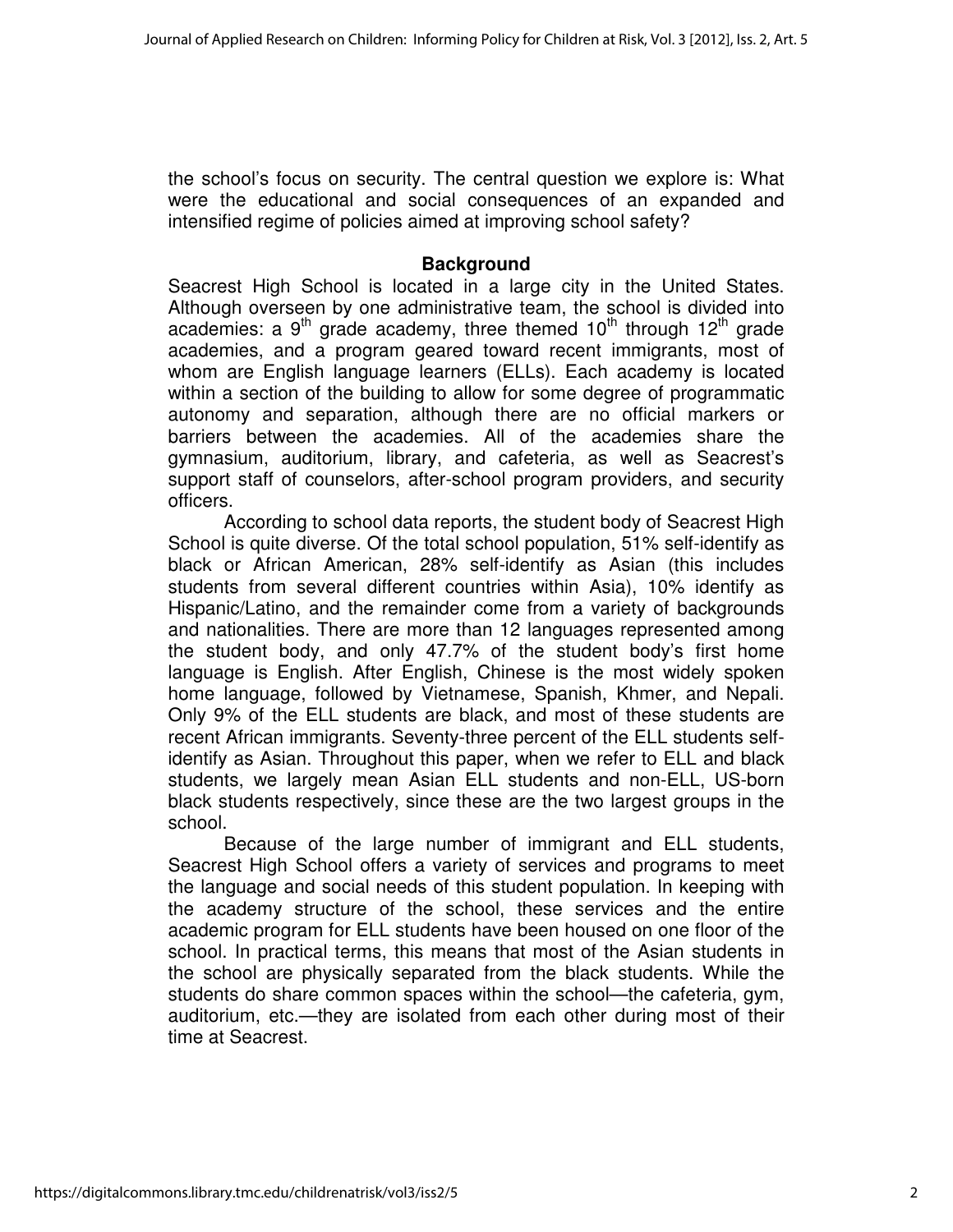## **The Incident**

Although Seacrest High School had been classified since 2007 as "persistently dangerous" under No Child Left Behind (NCLB)<sup>i</sup>, a conflict erupted between Asian and black students at the end of 2009 that brought heightened attention to the school's level of safety. Though accounts of the incident vary, an independent investigation found that there were actually a series of incidents on and outside school grounds over 2 days. On the first day, small groups of mostly Vietnamese and black students fought during and after school. The next day, the conflict escalated with several black students attacking about thirty Asian students in the hallways of Seacrest. Several Asian students were again targeted as they walked home. Many of the Asian students who were attacked on the second day had not been involved in the initial conflict. Some Asian students were injured quite severely during these attacks and required medical attention. According to police reports, the black students involved were primarily  $9<sup>th</sup>$  and 10<sup>th</sup> graders, and most of the Asian students who were targeted had been in the US for less than one year. Despite these patterns, some victims and witnesses reported that there were white and Cambodian students among the assailants. Nonetheless, the media portrayed the incident as an interracial conflict between Asian and black students.

 Following the incident, the students identified as assailants were removed from the school; however, many Asian students reported they still felt unsafe at Seacrest and began an official boycott of the school with the support of parents and community groups. The principal and superintendent attempted to downplay the significance of the incident and reported to the media that the school was safe. Finally, after 3 weeks of the boycott by dozens of Asian students, the superintendent reported that the principal would be replaced and several security measures would be enacted to ensure that there would be no recurrence of violence.

Subsequently, the school took measures to increase surveillance and policing. Additional security cameras were added to the hallways and stairwells. The number of security officers was increased from 2 to 15, and some officers were transferred if their response on the days of the attacks was perceived as inadequate or inappropriate. Efforts were made to

 $\overline{a}$ 

i Although the federal NCLB legislation requires states to designate schools as "persistently dangerous," it is up to each state to develop a definition of this label and to give it to schools as it sees necessary. NCLB requires that parents at a "persistently dangerous" school are informed that they can enroll their children at a different school.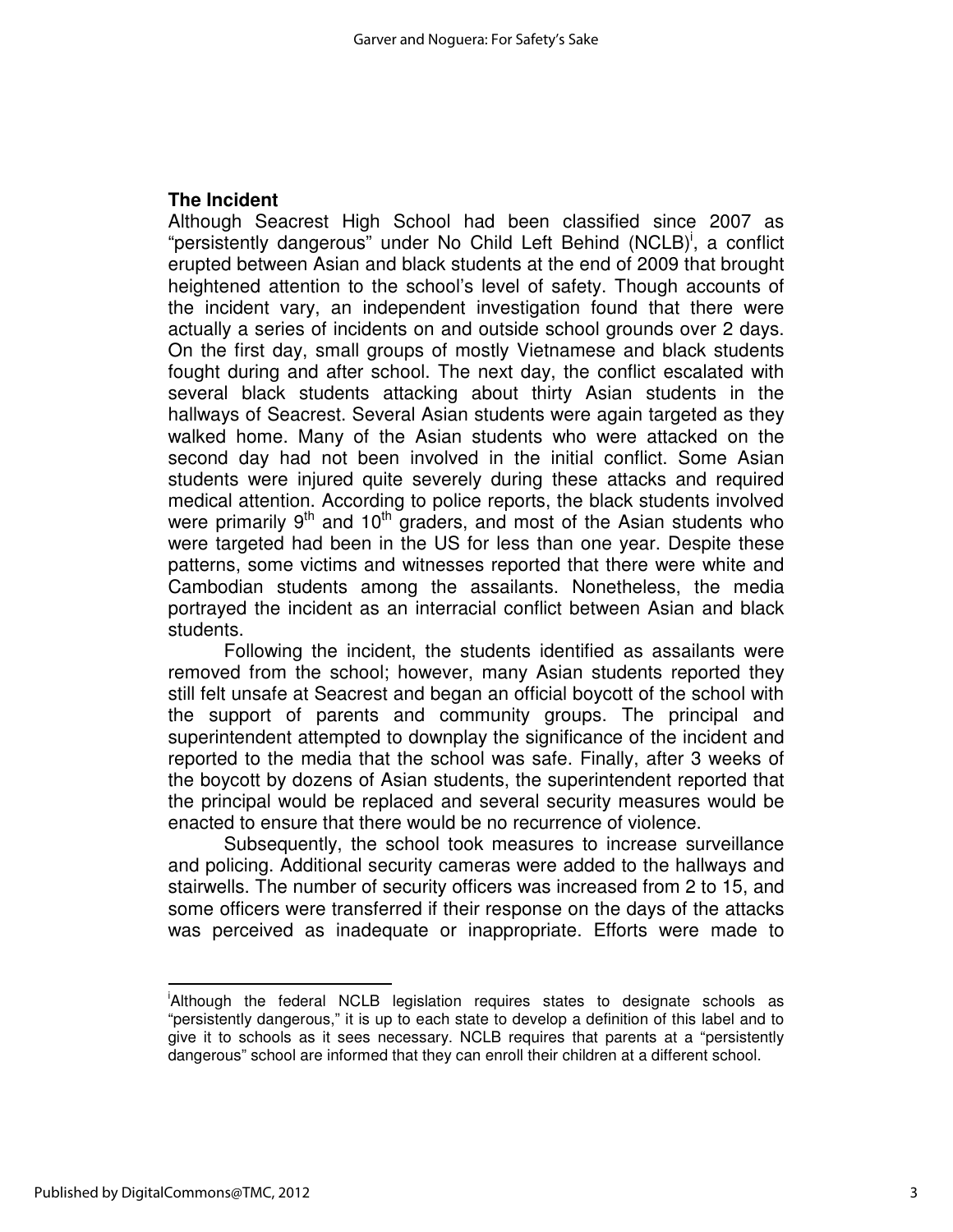clearly inform the student body about procedures for reporting incidents and the consequences of bullying and fighting.

In response to requests by community groups, the incident was investigated by the State Board of Human Relations and the US Department of Justice. These investigations resulted in the enactment of a consent decree between the school district, the state, and the US Department of Justice. The consent decree required the district to appoint an outside monitor who would be responsible for overseeing the variety of measures that would be taken to ensure student safety.

### **Literature Review**

## **Interracial Conflict**

Research on inter-group student conflict can be traced back to the influx of Eastern and Southern European immigrants at the beginning of the  $20<sup>th</sup>$ century. Education scholars felt that inter-ethnic conflict and competition between immigrant groups distinguished by linguistic, religious, and/or cultural differences posed a threat to social cohesion at the local and national levels. Schools were regarded as the primary institution charged with socializing new immigrants and forging a common culture through assimilation. Over time, scholars believed that assimilation would lead to a reduction in conflict between ethnic groups. $^7$ 

Concerns with intergroup student conflict emerged again with the advent of desegregation in the 1960s and 1970s, as black students began enrolling in white-majority schools. Scholars, such as sociologist Gordon W. Allport,<sup>8</sup> developed the contact hypothesis to explain the patterns of interracial conflict within schools and communities. According to this theory, following an initial period of intense conflict, there would be a gradual reduction of tension as groups improved their ability to communicate. For Allport, this was most likely to occur under conditions of equal status, as groups pursued common goals and as opportunities to develop informal relationships increased through everyday interactions and other forms of cooperation.<sup>8</sup> Interracial conflict in schools was understood as stemming from a lack of exposure, awareness, and understanding.<sup>9</sup> In response, researchers and practitioners developed multicultural curricula, facilitated interracial dialogue, and implemented programs to bring youth together within the structure of planned activities.<sup>9</sup> Although later research nuanced the contact hypothesis by delineating the particular demographic or institutional factors that explain why intergroup interaction is more or less successful in different cases,  $10$  the contact hypothesis is still a powerful and pervasive paradigm employed in responses to interracial conflict.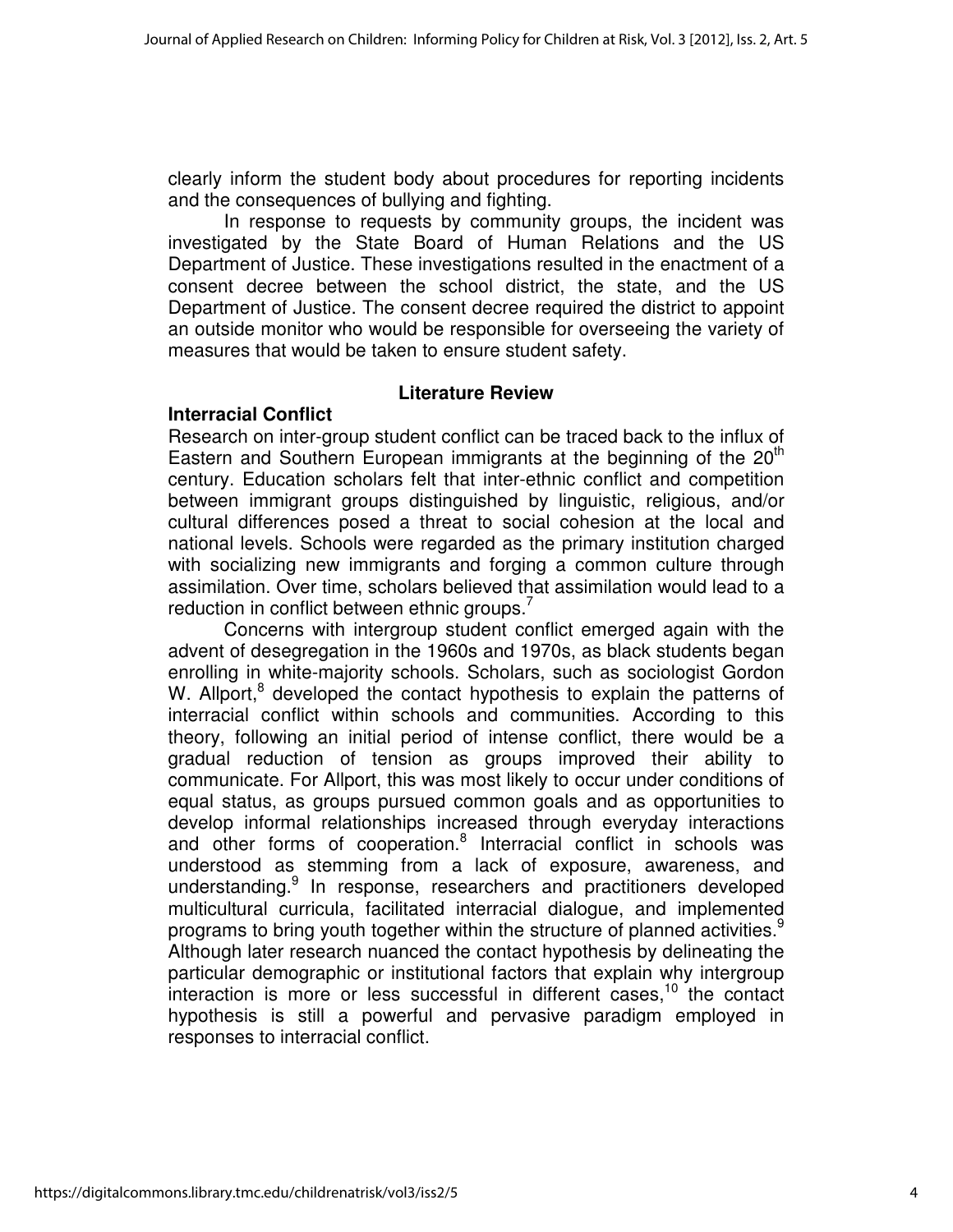Since the 1980s, research concerned with interracial conflict in schools has waned. This may be due in part to the decrease in efforts to promote racial integration since the late  $1970s$ .<sup>11</sup> It may also be because integration and interracial conflict have been largely explored along the black-white binary, and white students have become increasingly isolated in majority-white schools. This focus has left the relationships between communities of color within schools devoid of white students largely underexplored. In one of the few studies that makes a particular effort to broaden the study of interracial conflict to minority groups other than blacks, Kiang and Kaplan<sup>12</sup> illuminate the voices of Vietnamese students in the context of a black-white interracial conflict in a Boston high school. They demonstrate that while the Vietnamese students were not directly involved in the conflict at their school, its effects greatly influenced the Vietnamese students' schooling experiences. Additional research that explores the roots of interracial/ethnic conflict and effective interventions for minority-minority conflict is needed, especially as schools with few white students continue to become more numerous, increasingly isolated, and internally diverse.

Although research on interracial conflict at school is limited, education literature has often drawn distinctions between immigrant and black American students that may serve as a useful foundation for exploring minority-minority conflict. Most notably, anthropologist John Ogbu<sup>13</sup> distinguished between voluntary immigrants, such as Chinese and Indian immigrants, and non-voluntary immigrants, such as American Indians, Puerto Ricans, and blacks, in the United States. Ogbu posited that non-voluntary immigrants perform worse in public US schools and are more likely to exhibit oppositional behavior because they equate schooling with a form of cultural oppression. In contrast, he suggested that voluntary immigrants are more likely to be motivated to embrace schooling and to exhibit a high tolerance for discrimination because they regard assimilation as the necessary requirement for social mobility. Unfamiliar with the dominant US culture, they are often oblivious to manifestations of racism, xenophobia, and classism, or they excuse them as matters of cultural difference. Although this historical-cultural approach to explaining the academic differences between immigrant and black students fails to account for variation within groups, it is somewhat helpful for drawing attention to the often disparate academic experiences of black and immigrant students in school settings.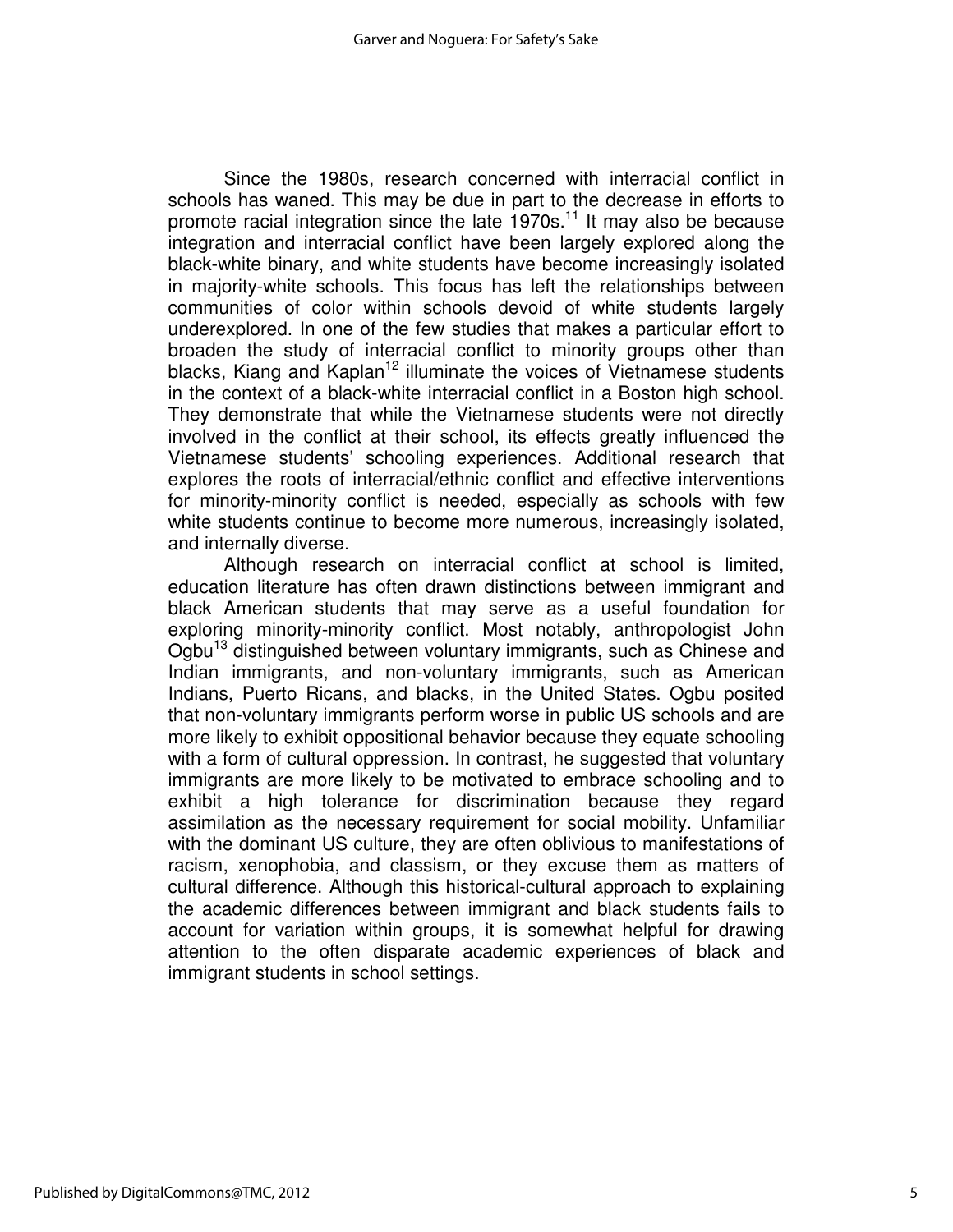## **Zero-Tolerance Policies and Responses to Interracial Conflict**

In the late 1980s and early 1990s, schools began to adopt and expand the "zero-tolerance" disciplinary and policing practices that were becoming common in the adult criminal justice system.<sup>1,3-5,14,15</sup> This shift not only mirrored paradigm changes in governance and the criminal justice system,<sup>16,17</sup> but it also reflected a trend toward narrowing the responsibility of teachers to curricular concerns, leaving behavior and discipline to outof-classroom specialists and security agents.<sup>1,2</sup> In 1994, President Clinton signed into law the Gun-Free Schools Act, which mandated a 1-year suspension for any student who brought a gun to school. This policy served as the basis for a broader regime of zero-tolerance policies in which a range of subjective and objective disciplinary infractions were to be addressed by harsh and exclusionary sanctions.<sup>4,5</sup> These changes were accelerated by highly publicized violent school incidents, such as the Columbine shootings.<sup>4</sup> The media created the impression that schools were in a state of crisis and suffering from an unprecedented epidemic of violence—an image that incited fear and lent support to the expansion of zero-tolerance policies.<sup>18,19</sup>

 Zero-tolerance policies are characterized by the frequent use of exclusionary sanctions, such as suspension and expulsion, as well as a discipline code that provides administrators and teachers little discretion in individualizing responses to particular incidents.<sup>1,3,15,20,21</sup> Under a regime of zero tolerance, even low-level infractions are often met with harsh punishment. Research shows that such policies often have the effect of punishing those students who are most in need of academic or mental health supports because it is typically the most disadvantaged students who engage in rule-breaking behavior or are pushed out by schools.  $6,14$ 

Kafka<sup>1</sup> and Devine<sup>2</sup> explain the historical rise of zero-tolerance discipline policies in the context of a growing separation of the school's roles as educator and as moral advisor. With zero-tolerance policies, the number of police in schools has grown, and the utilization of law enforcement officials to ensure school safety has become increasingly common. Policing in schools has become commonplace, particularly in urban schools, where metal detectors and surveillance cameras have become ubiquitous. In fact, the utilization of punitive approaches to school security has become so pervasive and widely accepted that other paradigms for creating a safe environment are rarely considered.<sup>2,5</sup>

Even though the school shootings that helped legitimize zero tolerance took place in white suburban communities, the policies' most punitive effects have been in urban, minority, and low-income schools such as Seacrest.<sup>18</sup> While zero tolerance is ostensibly a "colorblind"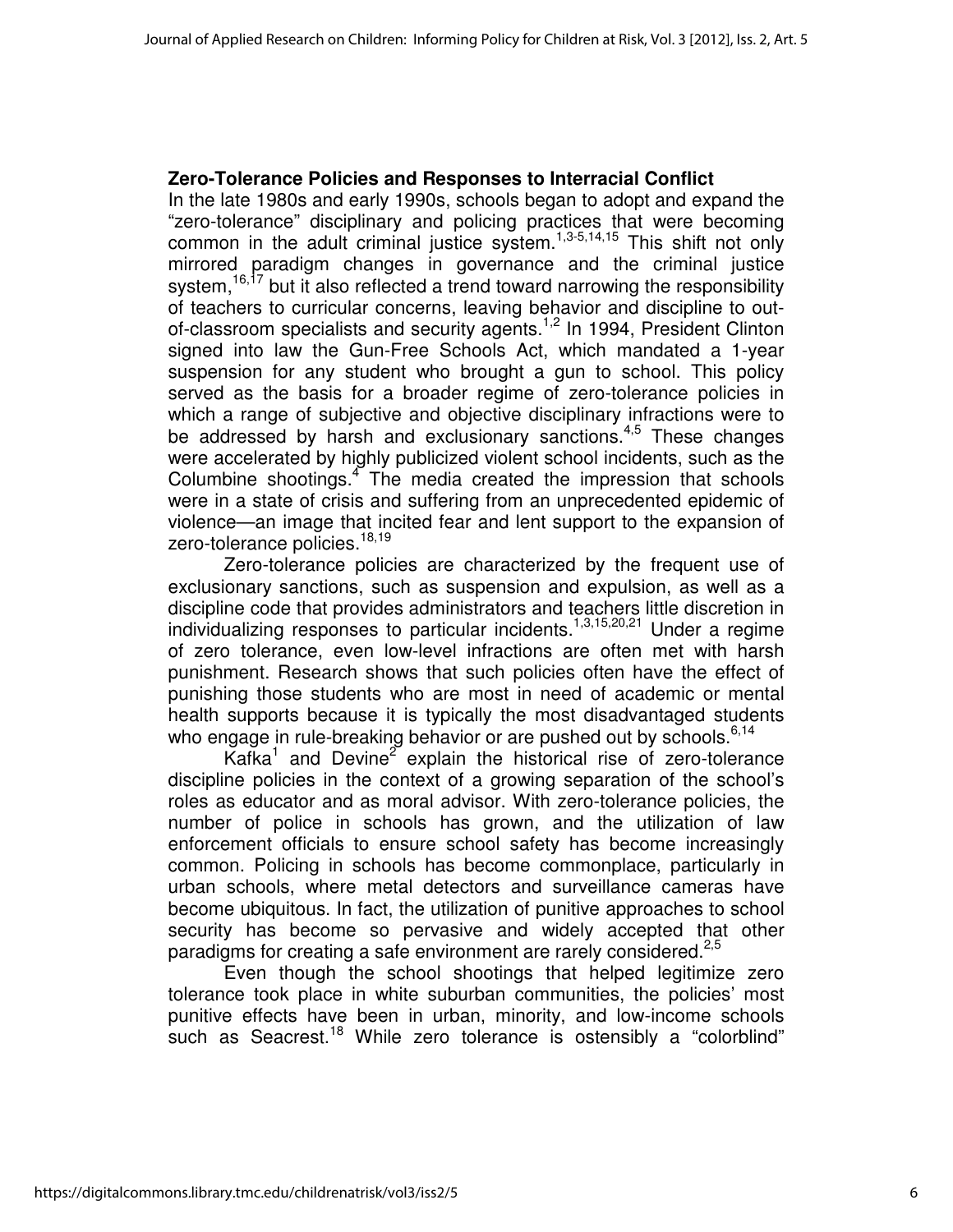policy,<sup>22</sup> research suggests that it has often been implemented in a manner that results in racial disparities.<sup>6</sup> In practice, zero tolerance has been used as a mechanism to disproportionately punish the least successful students, who in many cases have the least motivation to obey school rules. In this way, zero-tolerance policies have been found to perpetuate a form of racial discrimination, with minority students bearing the brunt of increasingly higher stakes and more severe consequences.  $6,23$ Accordingly, schools with a lower percentage of white students have been found to have higher suspension rates.<sup>24,25</sup> Even though zero-tolerance policies and practices disproportionately affect students of color, they have become pervasive characteristics of a broad cross-section of American schools. $3$ 

With the rise of zero-tolerance policies, interracial conflict in schools has been redefined as the result of criminal-like behavior of individual students. Within the climate created by zero-tolerance policies, the understanding of interracial conflict as rooted in cultural misunderstanding and structures that promote racial segregation has been overshadowed by a framework that casts offending students as deviant and criminal. Increasingly, students who engage in intergroup conflict are no longer seen as being in need of sensitivity training or more exposure but instead are more likely to be treated as criminals who need to be punished. This transition from one paradigm to the other reflects the move away from a structural critique of segregation. In the forthcoming analysis of the case, it will become clear that a punitive paradigm that treats individual students directly involved in interracial conflict as criminal offenders came at the expense of a structural critique that treats the roots of conflict as a byproduct of the segregation of student groups.<sup>ii</sup>

## **School Climate and Responses to Student Conflict**

Several studies have documented the negative impact of zero-tolerance policies on school climate. $3,5$  Strict and inflexible regulations undermine the close student-teacher relationships that keep schools safe.<sup>2,5</sup> Strong, positive relationships between adults and students have been found to create safety by building a climate of trust, respect, responsibility, and academic engagement<sup>26-29</sup> and by deterring misbehavior.<sup>30</sup>

Several studies have shown that students who attend schools with a positive school culture have higher levels of academic engagement. In contrast, zero-tolerance policies have been found to undermine efforts to

l

<sup>&</sup>quot;At Seacrest, the punishment and removal of the 'assailants' was emphasized over a critical analysis of the structures of the school that physically and socially segregated black and Asian immigrant students.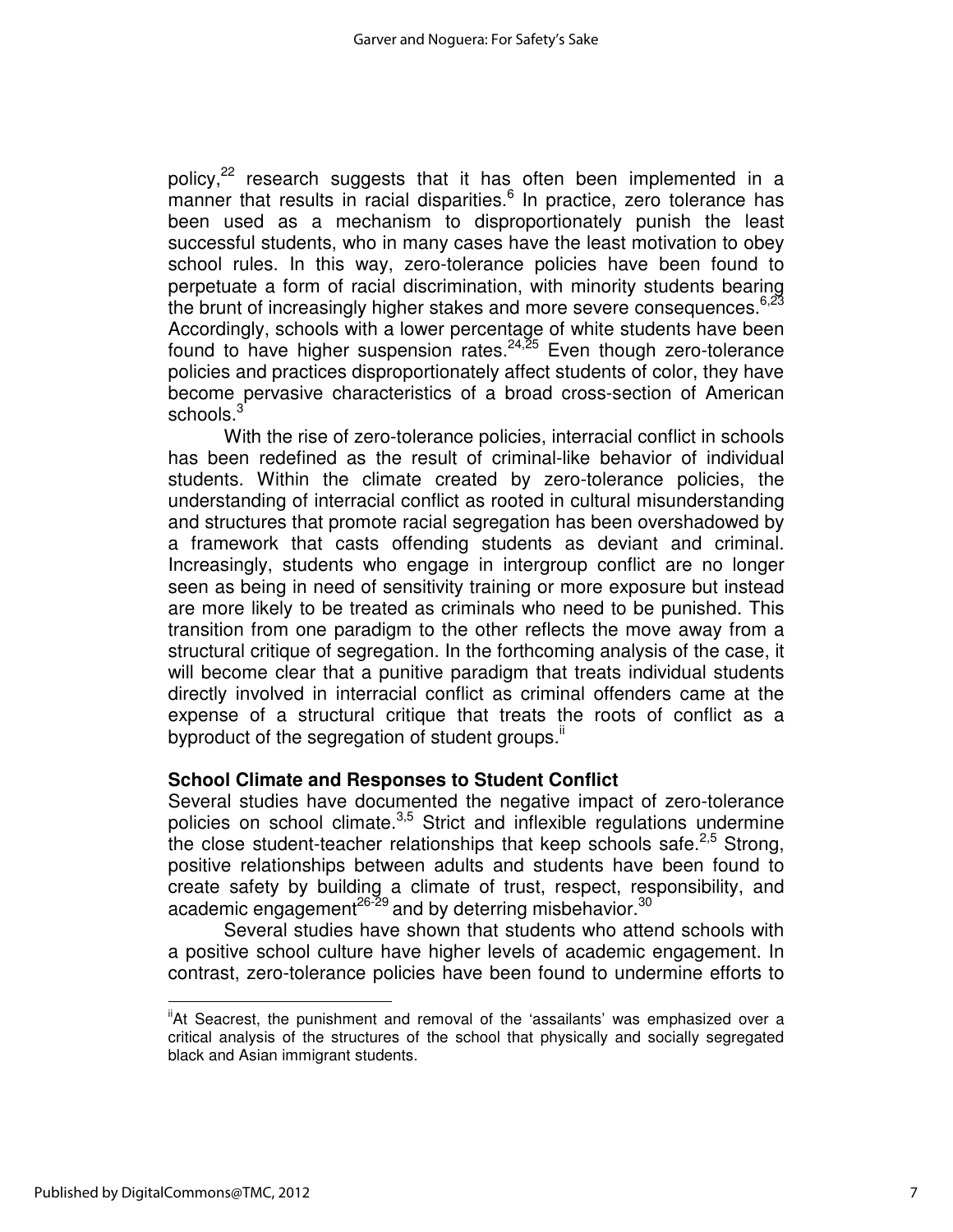create a school environment that fosters academic engagement. At the school level, Noguera<sup>14</sup> found that schools with low levels of academic engagement are more likely to employ exclusionary discipline. Similarly, in an ethnographic study of a school in New York City, Nolan<sup>5</sup> found that exclusionary discipline practices and academic disengagement are mutually reinforcing. She draws particular attention to how high stakes testing often contributes to creating "alienating classroom experience[s] that play a central role in the creation of a flow of students out of classrooms and into the hallways, giving local educational policy makers cause to argue that students were 'out of control' and in need of being policed."<sup>5(p37)</sup> Nolan demonstrates that schools under pressure to raise test scores are more likely to punish students who do not respond to their instructional practices.

Other research has shown that conflict resolution, peer mediation, mentoring, increased recreational programs, positive behavioral interventions and supports, social and emotional supports, and restorative justice practices are all promising alternatives to harsh and exclusionary discipline.<sup>22,31</sup> Additionally, researchers have found that encouraging students to voice their concerns about learning conditions at school can yield promising ideas for change. $32,33$  In this paper, we have incorporated student voices through interviews and focus groups to better understand how students were affected by Seacrest's responses to the incident.

#### **Methodology**

As part of a larger research team, we conducted a school climate study of Seacrest High School in the 2010-2011 school year. Data collected were both quantitative and qualitative. We conducted interviews, focus groups, and observations, gathered administrative data, and administered a student survey. Participation in interviews, focus groups, and the student survey was voluntary. The diversity of data sources and the ability to compare perceptual data with observational data allowed us to triangulate findings.

Because we were conducting a case study of one school, we sought to capture the perceptions of safety of all members of the Seacrest community in our data collection. The on-site research team consisted of 3 people, and the research was carried out over a few weeks. The complete data set encompassed a large and representative segment of the Seacrest community.

In order to include as many constituents as possible, we relied upon focus groups over interviews. Focus group and interview protocols sought to understand participants' typical daily experiences and their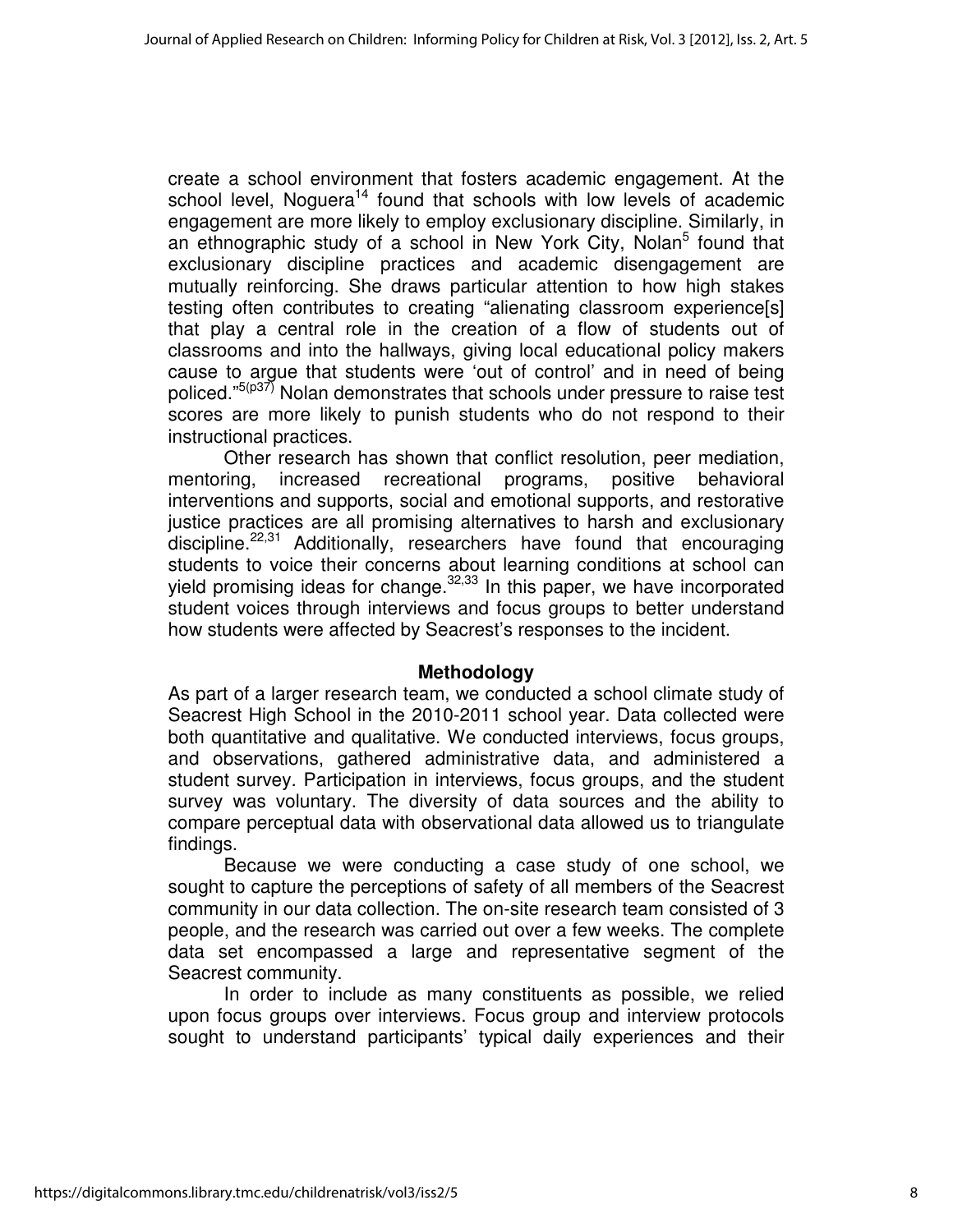perceptions of safety and the learning environment at Seacrest. All staff were asked to participate in a focus group during a common planning period, and student focus groups were organized to capture students' experiences in each grade level and academy. We targeted school leaders, specifically the principal, the security director, the deans, and academy leaders, for individual interviews because of their unique responsibility and influence within the school. Focus groups for parents were also organized and were conducted in participants' native languages (English, Vietnamese, Chinese, and Spanish). The 24 focus groups and 10 individual interviews lasted approximately 1 hour each and were held in a location convenient for the interviewee, usually their office or a classroom.

During the 3-week period of on-site data collection, 26 classroom and 31 school-space (e.g., cafeteria, hallway) observations were carried out. Classroom and school-space observations lasted approximately 1 hour each and followed a semi-structured protocol designed to capture the nature of staff-student and student-student interactions in various settings. In order to observe in as many classrooms as possible, we observed in each classroom once, capturing a total of 26 instructional spaces.

Through interviews and focus groups alone, we captured 53 teachers, 6 administrators, 15 staff members (e.g., counselors, safety agents), 4 service providers (e.g., after-school program directors), 35 students, and 9 parents.

All students were asked to complete the school climate survey during 1 class period. The survey included previously field-tested and newly designed research-based measures concerning safety, belonging, academic engagement, discrimination, fairness, and future aspirations. The student survey was translated from English into Spanish, Khmer, Vietnamese, and Chinese to accommodate the diversity within the student body. We received 428 student surveys from the approximately 700 students enrolled at Seacrest. Through a comparison with school demographic data reported by the district, student survey data were representative of the student body in terms of race and ethnicity within a few percentage points.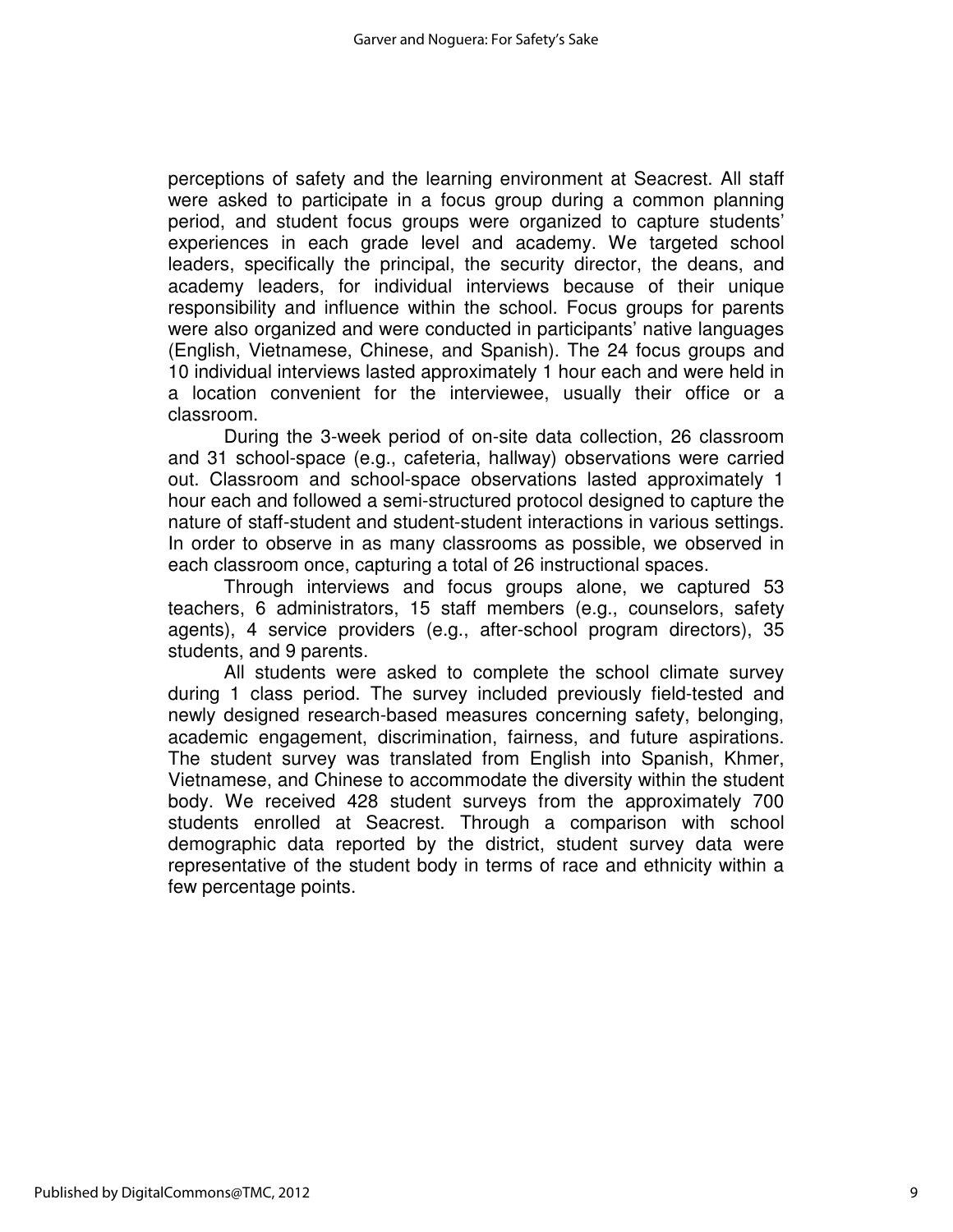| <b>Table 1. Summary of participants</b>          |                                                   |                                          |                                                  |
|--------------------------------------------------|---------------------------------------------------|------------------------------------------|--------------------------------------------------|
| <b>Participant Group</b>                         | Number of<br><b>Formal Focus</b><br><b>Groups</b> | Number of<br>Formal<br><b>Interviews</b> | <b>Total Number</b><br>οf<br><b>Participants</b> |
| <b>Teachers</b>                                  | 6                                                 | 1                                        | 53                                               |
| <b>Administrators</b>                            | 1                                                 | 1                                        | 6                                                |
| Staff (e.g., counselors, deans,<br>police, etc.) | 3                                                 | 6                                        | 15                                               |
| Providers (after-school,<br>supplementary, etc.) | 1                                                 | 1                                        | 4                                                |
| <b>Students</b>                                  | 9                                                 | 1                                        | 35                                               |
| <b>Student Questionnaire</b>                     |                                                   |                                          | 428                                              |
| <b>Parents</b>                                   | 4                                                 | 0                                        | 9                                                |

The administrative and survey data were analyzed with statistical software to explore patterns within the student body. Data were disaggregated by several demographic factors, including race, gender, immigration status, special education status, primary language, and country of birth. We conducted a descriptive analysis of the data, tracking survey responses by student demographics. With the administrative data, we explored changes between the 2009-2010 and 2010-2011 school years in terms of infractions, sanctions, and attendance.

We initially coded the qualitative data deductively, isolating excerpts relevant to the school's response to the 2009 incident. These sections were then inductively coded. Two of the themes which emerged in this process—1) the expansion of school policies and accountability systems and 2) the negligence of other school priorities—are explored at length in this paper. Coding was conducted with the assistance of Atlas.ti.

## **Data Analysis**

#### **Expansion of Policies and Accountability Systems**

In response to the incident between Asian and black students in the 2009- 2010 academic year, Seacrest's administration focused on establishing a range of new routines and structures. These included developing new protocols, such as setting up a clear process to address student complaints, and enforcing the dress code with renewed vigor. According to one school administrator, the first 3 months of the year were wholly dedicated to such efforts: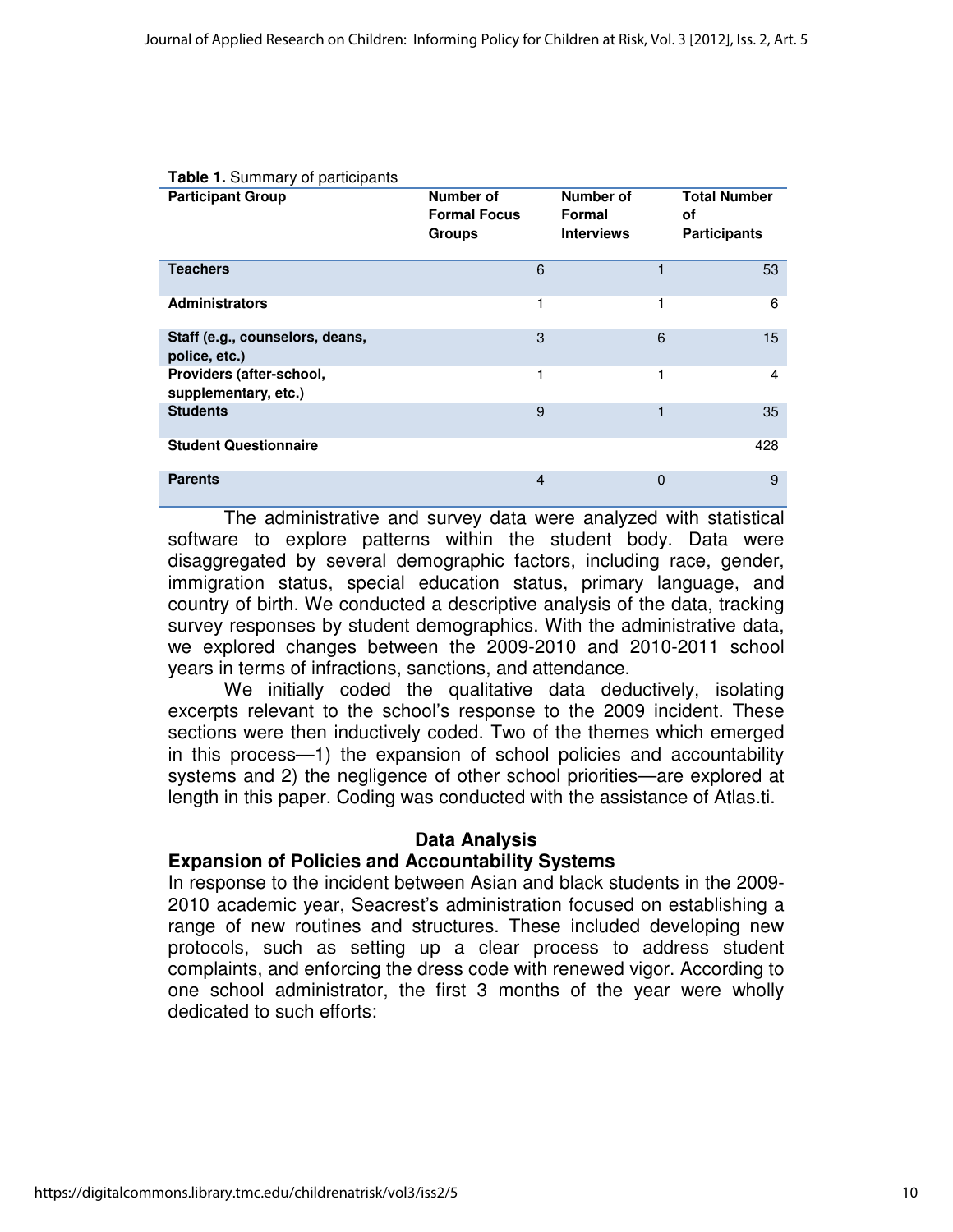In September, there was a huge focus on getting the systems in place, making sure we had them….We had to install metal detectors, hire security guards, and put a security plan in place. So getting those things into place took time….We had to see how things would go for the first couple of months and make sure that the issues of last year didn't become an obstacle for us as we were getting started.

The first step toward preventing a similar incident from occurring, according to school administrators, was to set up clear procedures and policies for security and to reinforce old policies with consistency.

Following the incident, the school and district administration had come under considerable criticism for the way in which it had responded. As a result of this scrutiny, a new administrative team had been installed to manage the school. As the administrative team put its security measures in place, local media continued to closely scrutinize what was occurring at the school, even going so far as to place a reporter on site for an extended period during the fall. Additionally, the district was under legal and political pressure from the US Department of Justice and the state's Human Relations Council to adopt formal policies and procedures that would make it less likely for incidents of interracial violence to occur again. Community organizations also monitored the school closely in the aftermath of the conflict, with one group regularly issuing complaints and criticisms to the local media about the superintendent's handling of the issue. For all of these reasons, the school administration was under considerable pressure to ensure that there was concrete evidence of change and improvement at Seacrest.

 By almost any estimation, the security measures adopted by Seacrest were costly and extensive. Fifteen sworn police officers were assigned to the school under the leadership of a police sergeant. A command and control room was established with state-of-the-art surveillance cameras, which allowed security personnel to monitor hallways and the perimeter of the school grounds. An updated metal detector system was installed at the school's front door, through which every person entering the building was required to pass. Additionally, when school ended at 3:00 PM, police officers and school administrators were deployed to neighboring streets to ensure that students had safe passage to public transportation. The total cost of these measures was well over 2 million dollars, and the funds were expended despite the fact that the district was making severe cuts in other areas of its budget.

It was impossible for the support staff, students, and teachers not to notice the new focus on security, considering the way it affected their routines at school. One staff member noted approvingly that the increase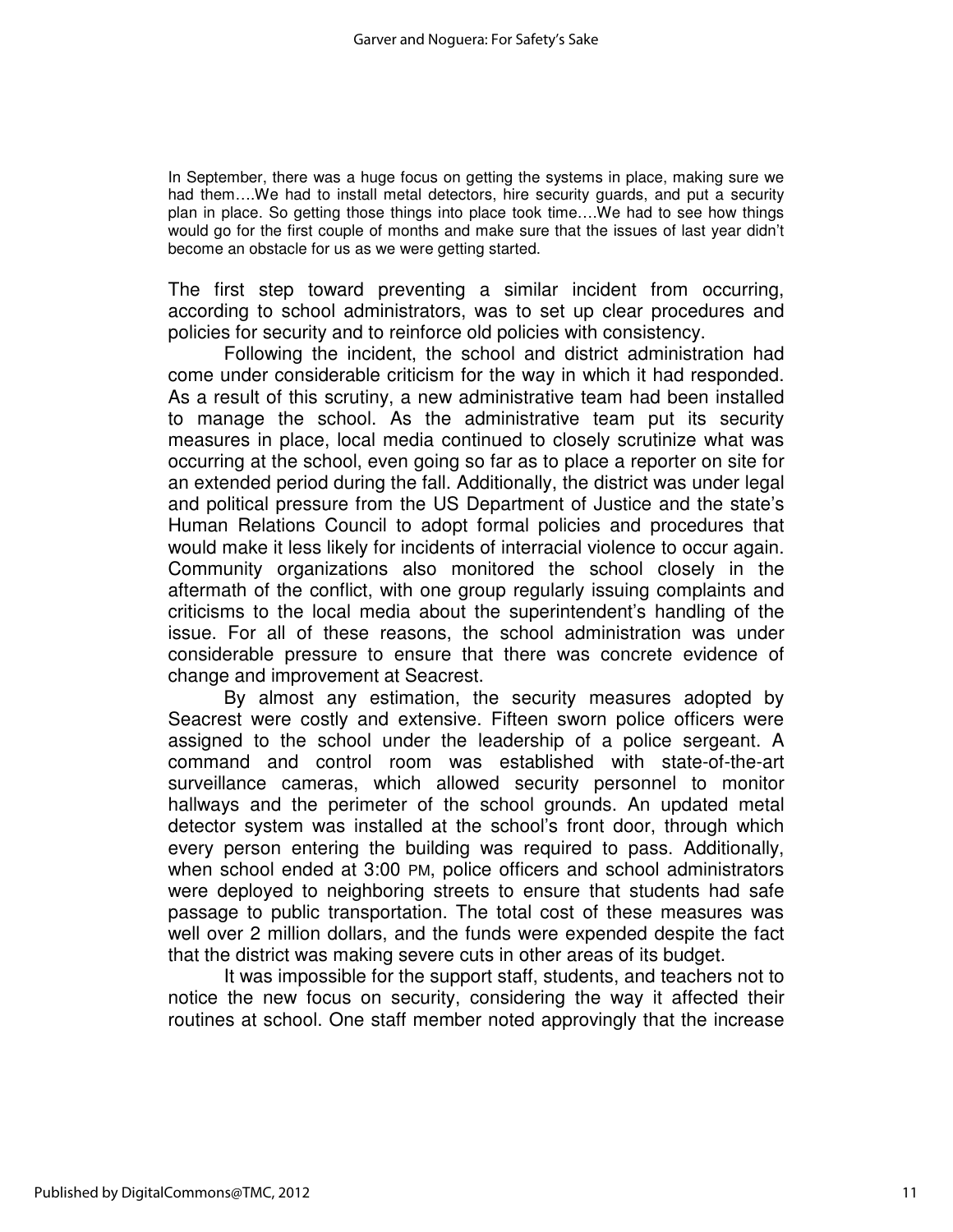in procedures and follow-through at Seacrest had substantially changed the atmosphere at the school:

There's a uniform discipline policy this year….I think that that sort of streamlining…has helped...you know, it provides some clarity....There's a dramatic difference this year, even in terms of uniform enforcement of rules and stuff like that….I know it isn't fun for the students, but it is best for the school….The school feels a lot more organized and orderly now.

According to the staff members who were given some of the responsibility of enforcing policies, consistent enforcement and accountability throughout the school helped to create a work environment that many found supportive. Several teachers and school personnel told us that the new routines created a sense of order that had previously been lacking at the school. Many acknowledged that students may not be happy with all of the changes, but the perception of order lent a much-needed sense of legitimacy to the school after it had gained a reputation for violence following the incident. A staff member explained: "Now there is follow through and people are more comfortable to go and talk to somebody, and there's a lot of people to talk to, at times, maybe too many."

Staff members attributed the increase in control and order not only to the expansion of rules and new accountability structures but also to the introduction of surveillance cameras throughout the building. When asked what she felt was the biggest change since the previous school year, a staff member explained, "there is no yelling in the hallway, there is not a lot of traffic in the hallway," and then she suggested that the change was due to "the cameras." The installation of surveillance cameras was frequently cited as a primary reason for increased feelings of safety at Seacrest. One staff member explained: "I think the climate has changed tremendously. Our hallways are quiet now. You don't see any students walking around, cutting in the hallways. The cameras are excellent because there's nowhere for the students to hide when they are cutting." Another staff member noted: "The hard fact is that there are so many cameras in the school now. I think that does something. You know? Because there aren't groups of students hiding in the hallway and in the stairwells." The fact that the incident in 2009 had occurred in the hallways may explain why the decrease in hallway roaming took on such symbolic importance.

Parents also voiced positive opinions about the measures taken by Seacrest in response to the incident. In a focus group, an Asian American parent expressed gratitude for the expansion of policies and systems at the school: "I want to say thank you to the school and the administrator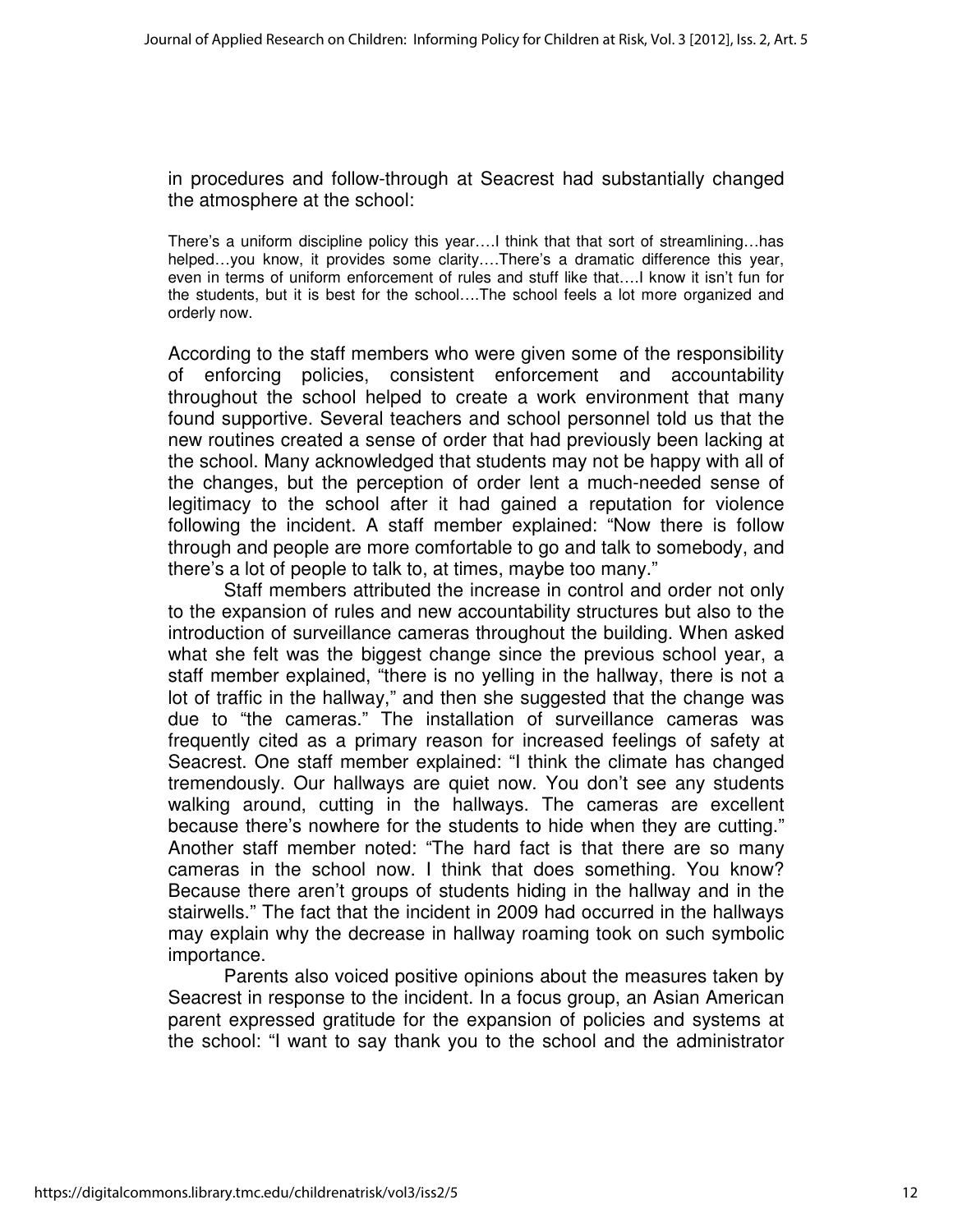taking care of my child education, making me less worry. I like to acknowledge the fact that I am appreciative of the non-discrimination policy in the school." Interestingly, to this parent, the security measures were in effect a non-discrimination policy at Seacrest. Other parents in this focus group also expressed approval with the increased regulations and security at the school. Some requested that the school be even more stringent in its follow-through with the students, especially when it came to attendance and tardiness: "I want the principal to be much stricter." One grandparent, who escorted his child to and from the front door of Seacrest each day, felt assured of the child's safety in school because "the police is guarding the area." Another parent similarly attributed the reduction in incidents to the increased security: "I haven't heard of any type of fights I heard before because all the school guards are out front."

Students' perceptions of the school environment also seemed to reflect positively upon the measures taken at the school. In the 2010-2011 academic year, 70% of the students surveyed reported feeling safe at Seacrest. The student body's assessment of particular interventions is summarized in Figure 1 below.<sup>iii</sup> Students were asked in a free-response format "What actions taken by the school made you feel safe this year?" Twenty-five percent of students named the increase in security officers and 15% the installation of additional security cameras.

 $\overline{a}$ 

<sup>&</sup>quot;Students were able to list multiple ideas such that individual students may be counted within more than one category. Figure 1 depicts the most frequent responses categories with more than 15 respondents.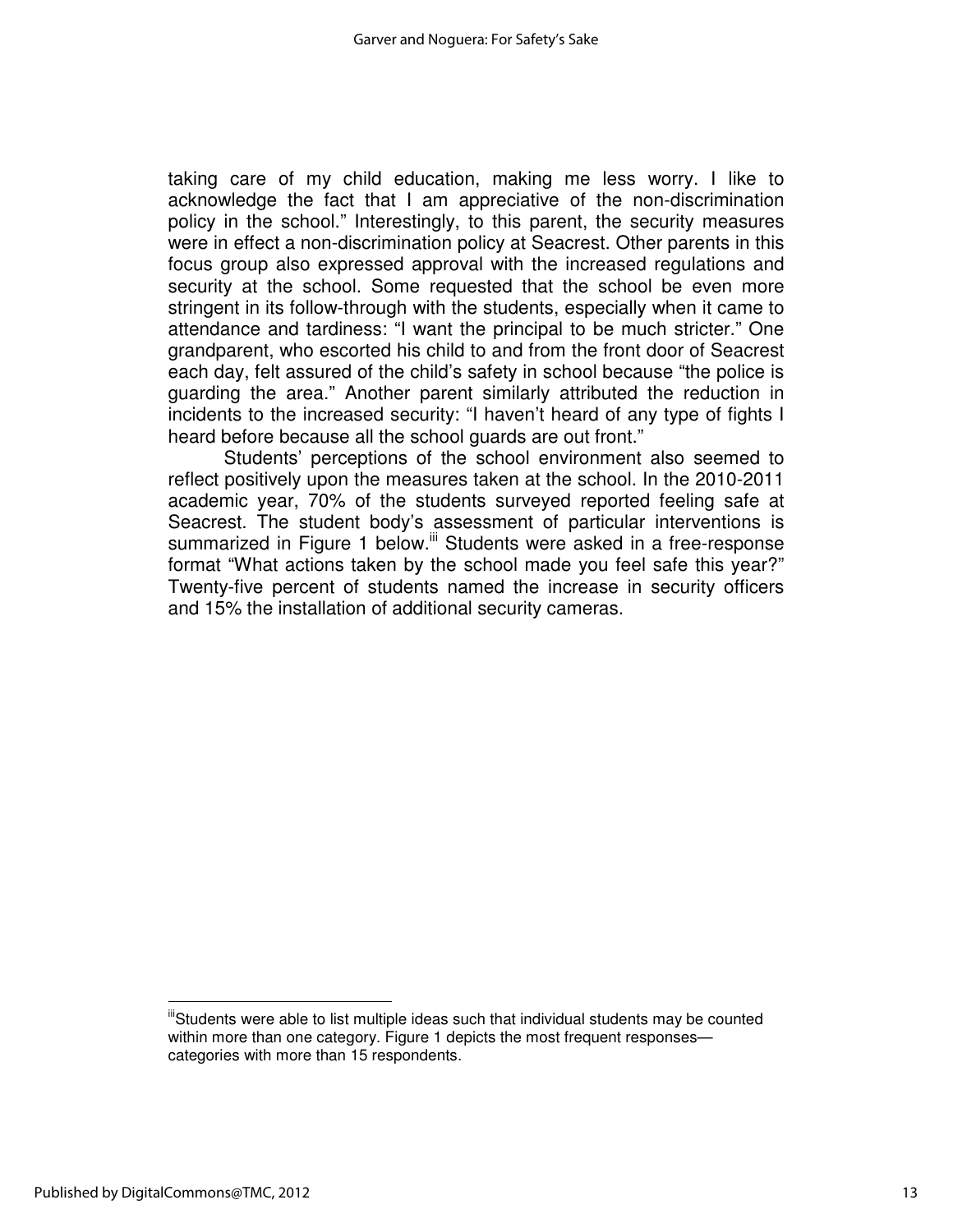

One student expressed her approval of the cameras in a focus group: "I think the cameras do keep us safe because they want to know what are you doing." Another student noted that the school felt calmer in comparison to the previous year:

Student 1: It's more stable. You don't see as many students cut school or in the hallway.

Interviewer: There used to be a lot of kids in the hallway?

Student 2: [The administration is] making new rules….Yeah, it's good….I think there's enough rules.

This student drew a direct connection between the new policies and his feelings of safety. Similar to the school staff, students' perceptions that fewer students were wandering the hallways was commonly cited as evidence that the level of control at Seacrest had increased.

Not only did students report feeling safer, but the administrative data also reveal that the number of school-based incidents significantly decreased from the 2009 to the 2010 school year. While we cannot directly tie the new policies to this drop in the number of infractions, the magnitude of change suggests that the procedural and formal measures adopted played a salient role.

The administrative data presented in Table 2 demonstrate the decrease in incidents from the 2009-2010 to the 2010-2011 school year.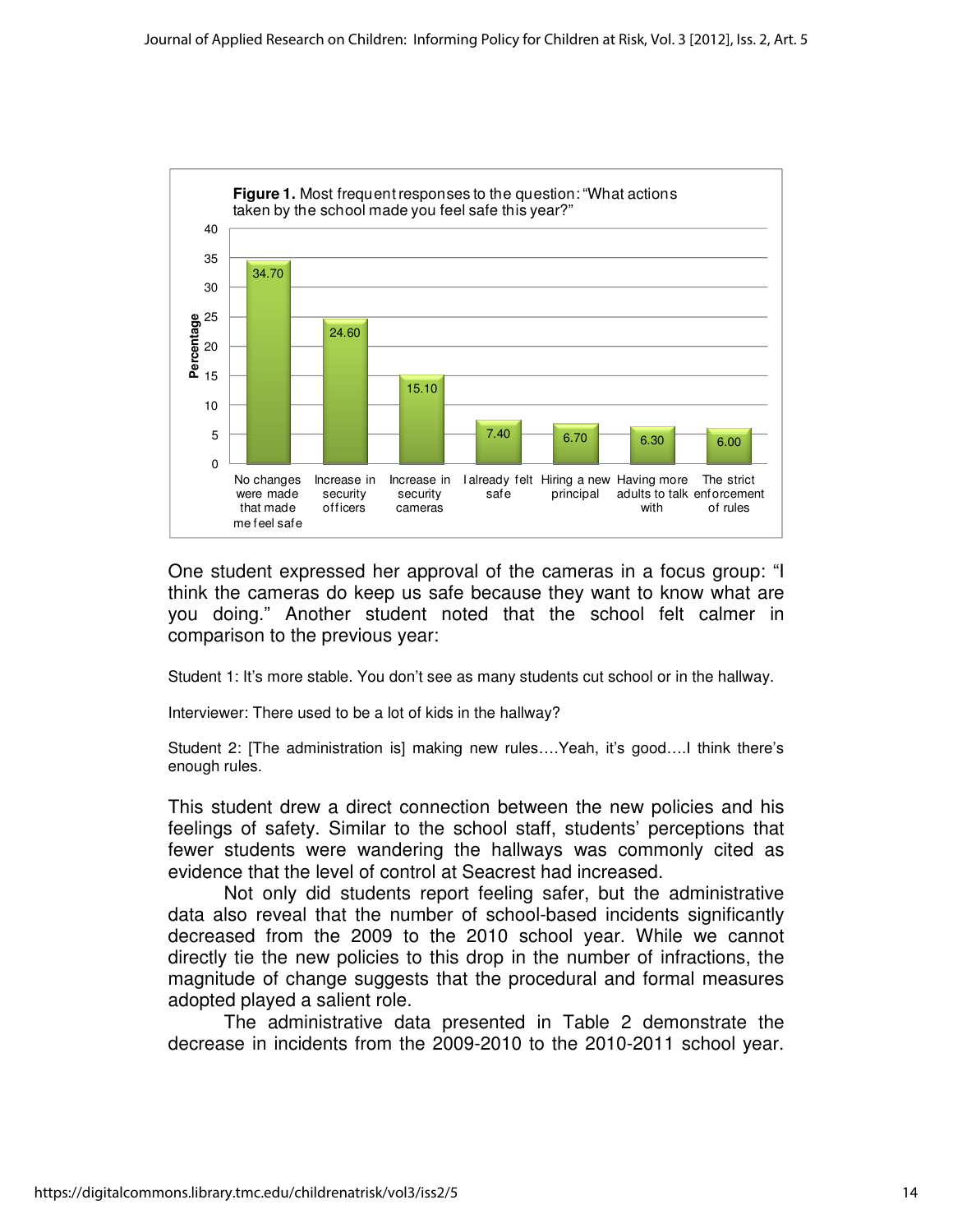When comparing all infractions except dress code violations in the Fall of 2009 with the Fall of 2010, the number of reported infractions significantly decreased by 37%. The number of infractions related to incidents against persons decreased by 50%. These incidents against persons, such as "fighting," "assault," and "threats," dropped more than other categories. Infractions that did not pose a threat to safety, such as "truancy," also decreased but to a lesser degree. Interestingly, infractions that have no direct bearing on academics or feelings of safety, such as "dress code violation," increased significantly. From the Fall of 2009 to the Fall of 2010, citations for uniform violations increased over 9000%. This increase was due to renewed attention to uniform violations on the part of the administration. Students violating the uniform policy were stopped when entering the building in the morning and were sent to in-school suspension where they often spent the entire day, unless the student was brought a change of clothes and then he or she could go to class after first or second period. Although we were told that students were given work to complete during in-school suspension so as not to fall behind, for the time we carried out our research at Seacrest, we never observed students doing academic work during in-house suspension (see more about the neglect of learning below).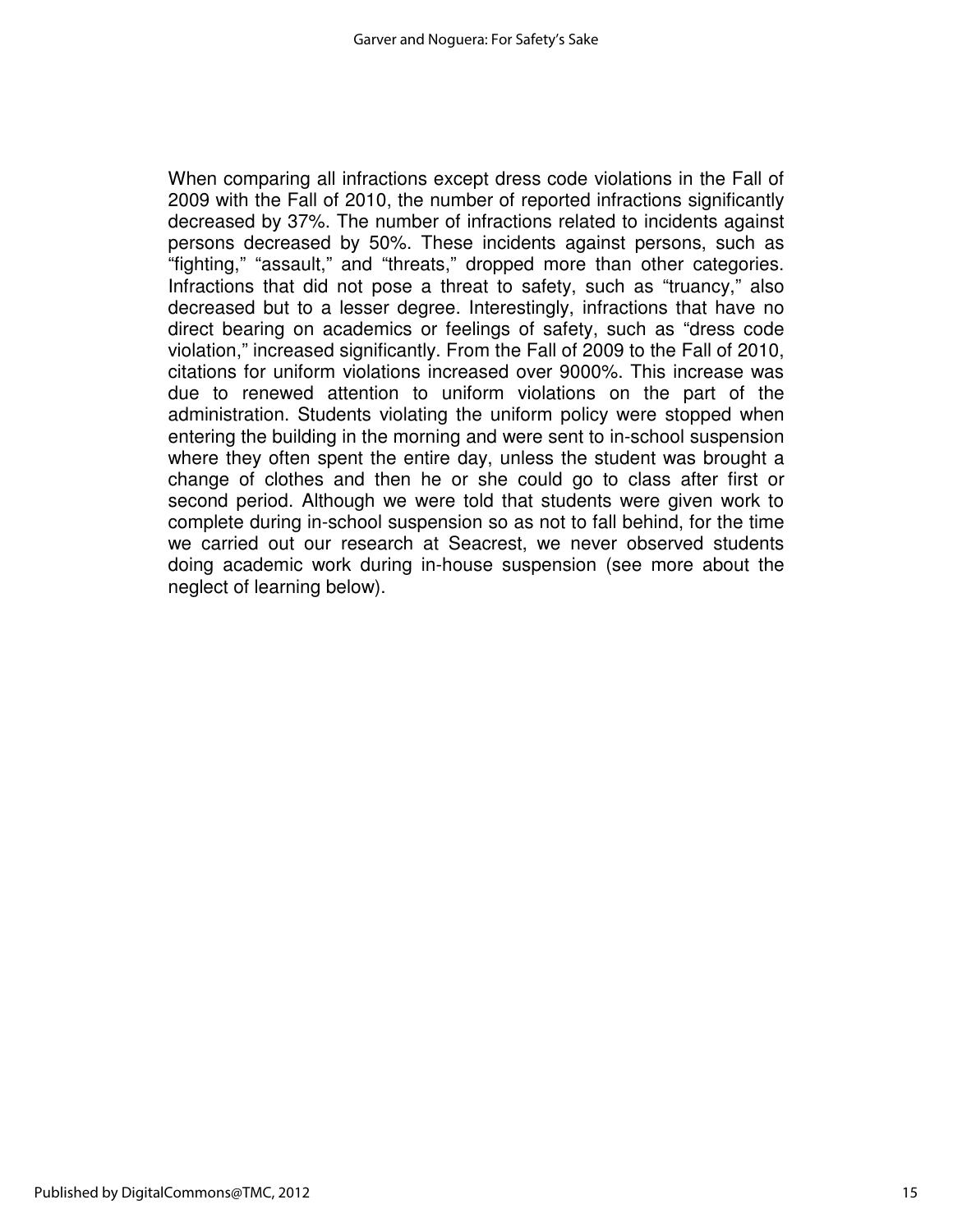| <b>Infraction Type</b>                               | <b>Fall 2009</b> | <b>Fall 2010</b> | <b>Difference</b> | %                 |
|------------------------------------------------------|------------------|------------------|-------------------|-------------------|
|                                                      |                  |                  |                   | <b>Difference</b> |
| Failure to follow classroom rules/                   | 106              | 34               | 72                | $-67.9$           |
| disruption                                           |                  |                  |                   |                   |
| Fighting                                             | 45               | 13               | 32                | $-71.1$           |
| Simple assault                                       | 33               | $\overline{2}$   | 31                | $-93.9$           |
| Threats                                              | 15               | $\overline{4}$   | 11                | $-73.3$           |
| Reckless endangerment                                | 25               | 19               | 6                 | $-24.0$           |
| Dress code violation                                 | $\overline{2}$   | 194              | 192               | 9600.0            |
| Truancy/excessive tardiness/<br>cutting class        | 25               | 22               | 3                 | $-12.0$           |
| Possession of beepers/pagers/ cell                   | 6                | 7                | 1                 | 16.7              |
| phones/other devices                                 |                  |                  |                   |                   |
| Profane/obscene language or                          | 22               | 16               | 6                 | $-27.3$           |
| gestures                                             |                  |                  |                   |                   |
| Harassment/bullying/cyber-                           | 13               | 12               | 1                 | $-7.7$            |
| bullying/intimidation                                |                  |                  |                   |                   |
| Instigation of or participation in<br>group assaults | $\overline{2}$   | 3                | 1                 | 50.0              |

|  |  |  | Table 2. Highest incident infraction types, comparison Fall 2009 to Fall 2010 <sup>°</sup> |
|--|--|--|--------------------------------------------------------------------------------------------|
|  |  |  |                                                                                            |
|  |  |  |                                                                                            |

Additionally, our observations revealed that by using security to enforce dress code violations, there was a substantial increase in the number of conflicts between students and security personnel over relatively minor incidents. Using the school police in this way affected the students' experiences at Seacrest and significantly contributed to an overall climate of strained relations between staff and students at the school. During our time at Seacrest, we observed one student handcuffed when he refused to report to a dean for a dress code violation. We also saw students in the hallways repeatedly reproached by school safety agents for using cell phones or failing to remove their hats. Seacrest's use of a zero-tolerance approach to discipline allowed small infractions to be treated with harsh consequences.

Overall, the expansion and tightening of security policies at the school seemed to be effective in deterring incidents and making members of the school community feel safer. It should be noted that these data are self-reported and only include reported incidents. There is the possibility that school staff may have underreported incidents after the previous l

ivThe comparison between Fall 2009 and Fall 2010 reflects the first 12 weeks of the school year, including the weeks in Fall 2010 when the research team was at the school conducting data collection.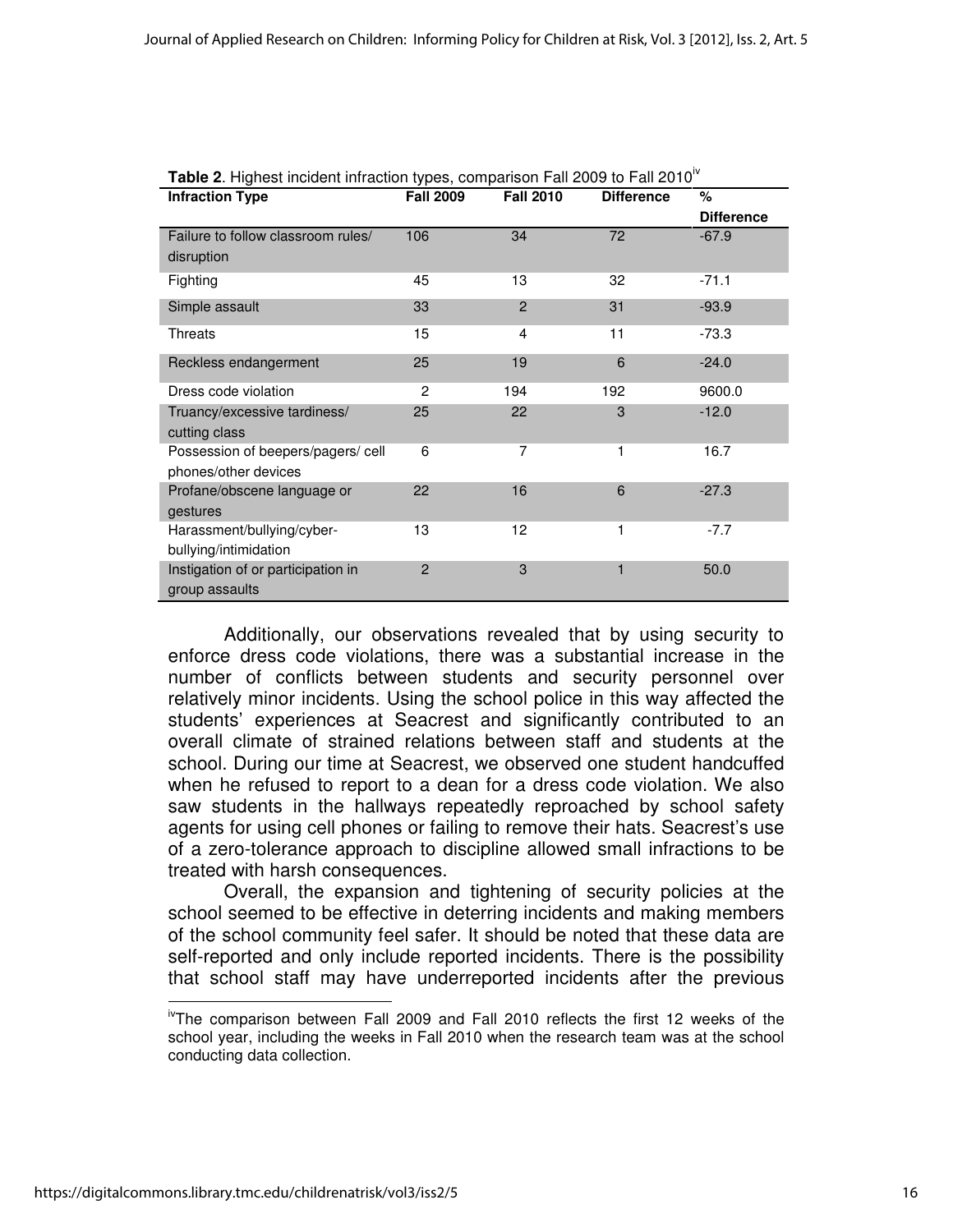year's conflict in response to heightened public scrutiny. (Indeed, survey responses concerning the number of unsafe situations students are exposed to each week suggests that administrative data provided a low estimate of actual incidents.) Yet several administrators, support-staff members, students, parents, and teachers did identify the adoption of new policies and procedures as a primary reason they felt safer at Seacrest.

The approach to school discipline and security taken at Seacrest is indicative of the "broken windows" approach to discipline that has been used to reduce crime in neighborhoods. The "broken windows" approach was developed by James  $\ddot{Q}$ . Wilson<sup>34</sup> and called for law enforcement to respond quickly to relatively minor infractions as a strategy to deter major criminal offenses. In interviews and focus groups with school staff and some students, we found considerable support for this approach. At Seacrest, much energy and attention was spent citing and punishing dress code violations (194 within the first 3 months of the school year). The logic behind this approach was that if students understood they could not get away with minor offenses like dress code violations more serious infractions would be avoided at the school.

Even though the "broken windows" strategy as applied at Seacrest seemed to result in greater numbers of students and staff feeling safe, it is also clear that it contributed to tensions between students and security personnel and took away from a focus on academics and other school functions. Not all constituents felt that the new routines were positively effecting substantive changes at the school or getting at the causes of the previous year's conflicts. One student noted an increase in security but went on to observe that "there's still tension." Another student estimated that there were 1 to 2 fights in the cafeteria each week. One teacher recounted that his classroom equipment had been stolen on multiple occasions, and because he had no secure place to lock it, he carried all his equipment to and from school each day in order to provide a classroom resourced with the necessary tools to study his content area. He dismissed the idea that the surveillance cameras were deterring students from misbehavior and complained that the administration was not responsive to offenses. Toward the end of 2010, one teacher worried that she was seeing an increased number of students roaming the hallway. She expressed concern that this might be an indicator of another incident to come:

One of the things I worry about it that there are a lot of kids wandering the halls, and we do have a lot of security and help like that, but there still are a lot of kids who, I don't know what they're doing in the hall during every period….We don't have enough security people maybe to keep them in place, and as the day wears on there are more and more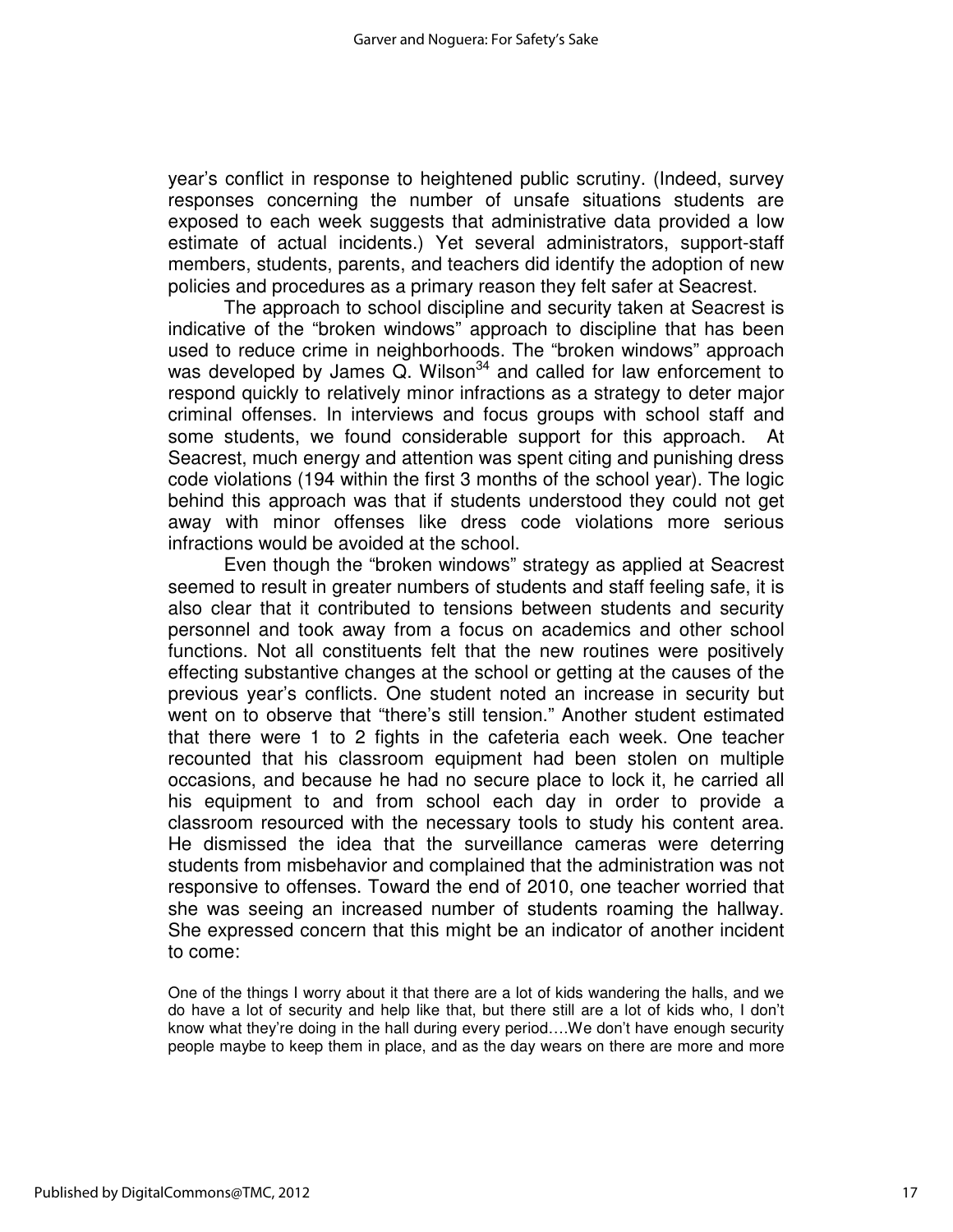kids in the hallway, so I think that that's what precipitated the problem last year was, you know, too many kids out of class roaming in the hallway….I mean, there were lots of problems, but you know, this issue of kids not being in the classroom, I worry about that.

Interestingly, this teacher suggests that the school may need even more security officers to maintain order in the hallways, despite the fact that the large number of security officers already on staff did not seem to be an effective deterrent. Another teacher pointed to student initiative, instead of administrative or staff efforts, as the reason why the school has become safer after the incident. He suggested that the students were tired of the negative attention the school was receiving in the wake of the incident and that they came together to change the school culture. Similarly, 35% of students reported that no actions taken by the school had made them feel safe, and only 6% cited the strict enforcement of rules (see Figure 1 above). These results reflect the ambivalence that was evident in the qualitative data: some school community members favored the increase of policing and surveillance, while others saw it as ineffective or irrelevant to their daily experience at Seacrest.

The development of new policies at Seacrest was intended to reduce intergroup tensions and to make physical conflict less likely. The policies were created in part to meet the demands of the consent decree and to avoid legal culpability in the face of community groups that were threatening to file law suits against the school district. Under these pressures and intense scrutiny from the local media, it is understandable why the school and district adopted a strategy that narrowly focused on security. However, as we show in the following sections, not only did such a focus have a limited impact on perceptions of safety, it also completely overlooked other important aspects of school culture that are critical to school success.

The data we collected suggest that the effectiveness of the new policies was largely related to their symbolic power. As Edelman explains, organizations often "elaborate their formal structures to create visible symbols of their attention to law."35(p1567) The structures, and the appearance of stability they communicated to the staff, students, and parents at Seacrest, were intended to reestablish the school's legitimacy after the incident. "Symbolic compliance"<sup>35</sup> provides protection and legitimacy, 2 important and necessary conditions but, by definition, falls short of providing substantive change. The symbolic yet ineffective role of the cameras was not lost upon the students. One 12th grade student explained: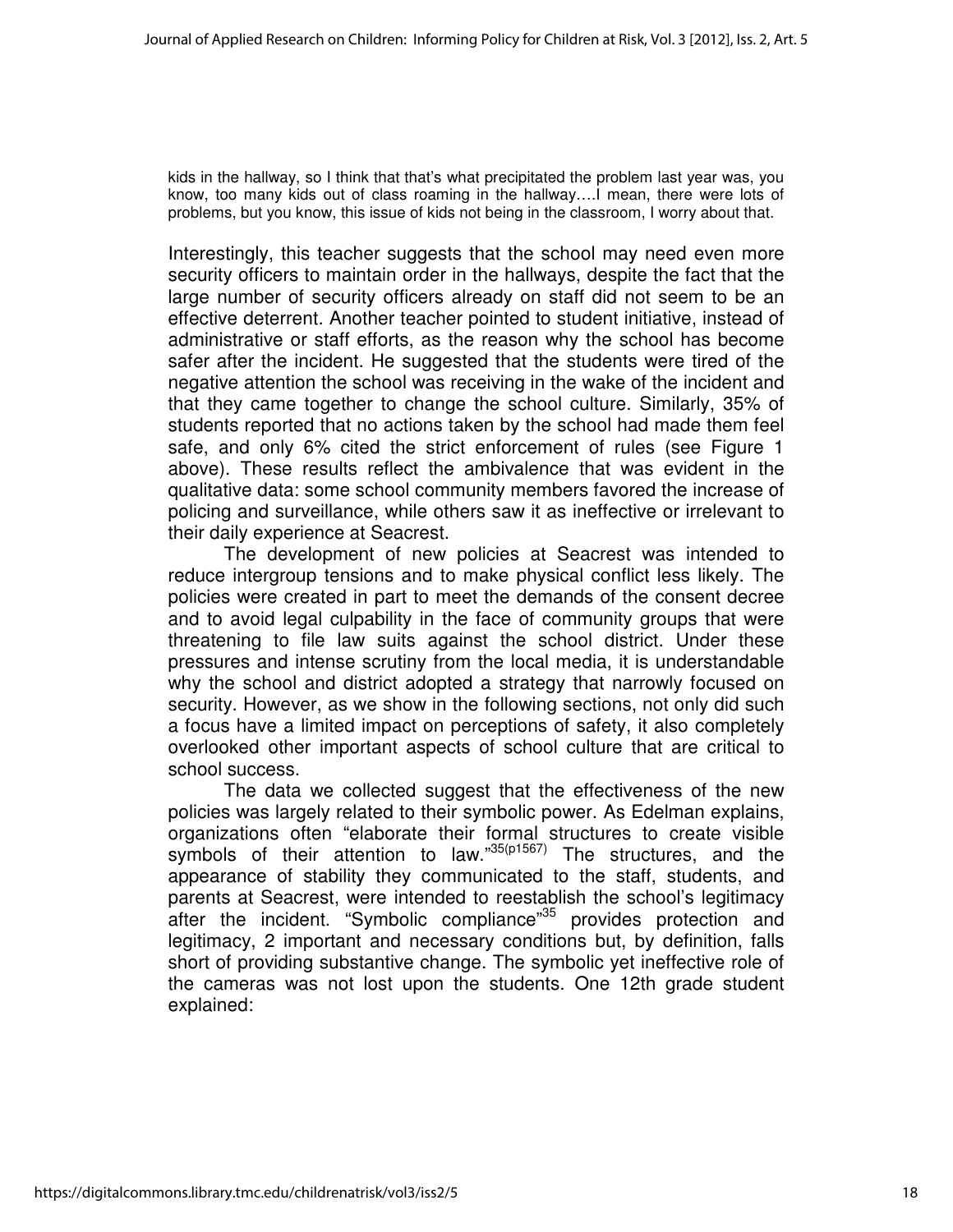People still do what they want to do. Those cameras are nothing but black balls on the ceiling. All they do is give you a heads up if there's a problem, but most likely the problem has already escalated before you get to where it's at. So the cameras really don't do nothing.

However, in the aftermath of the violent incidents, "symbolic compliance" may be all Seacrest was capable of providing.

The overreliance on structures, routines, and systems may have been due to a feeling of helplessness on the part of administrators who work in an under-resourced and "high needs" school. One teacher expressed doubt that the root of misunderstandings and conflicts between student groups can be addressed by Seacrest: "For the school to treat these conflicts as something that can be dealt with through discipline, or through more surveillance, is kind of naïve." Elaborating further, an administrator explained that the establishment of procedures for students to report an incident, clarifying who to go to and who is responsible for follow-up, was an attainable move that took little effort on his end but, he believed, was nonetheless significant. He explained: "That was the easy part to fix." This is a clear example of symbolic compliance to legal requirements without substantively addressing the root of student conflict. Accordingly, our study suggests that symbolic compliance may be more likely in settings that are under-resourced and overworked, such as Seacrest. Further research is needed to explore the relationship between school demographics, resources, and symbolic compliance.

#### **Learning Neglected**

It is important to note that prior to the incident in 2009, Seacrest was widely regarded as an academically troubled school. According to a 2009 school report card based on state exams, less than 20% of students had tested proficient in reading, and less than 10% of students had reached proficiency in math. In addition, almost 20% of the student body dropped out prior to graduation, and only 46% of students were on track to graduate within 4 years. Because of Seacrest's dismal academic record, it was particularly noteworthy that we consistently found the effort expended toward creating and implementing new security and disciplinary policies consumed so much staff energy that strategies to promote learning and a positive school climate were neglected. Several of the administrators we interviewed openly admitted that their attention was consumed with deterring or quelling student incidents. As a result, they had paid little attention to classrooms and instruction. In an interview, one administrator explained: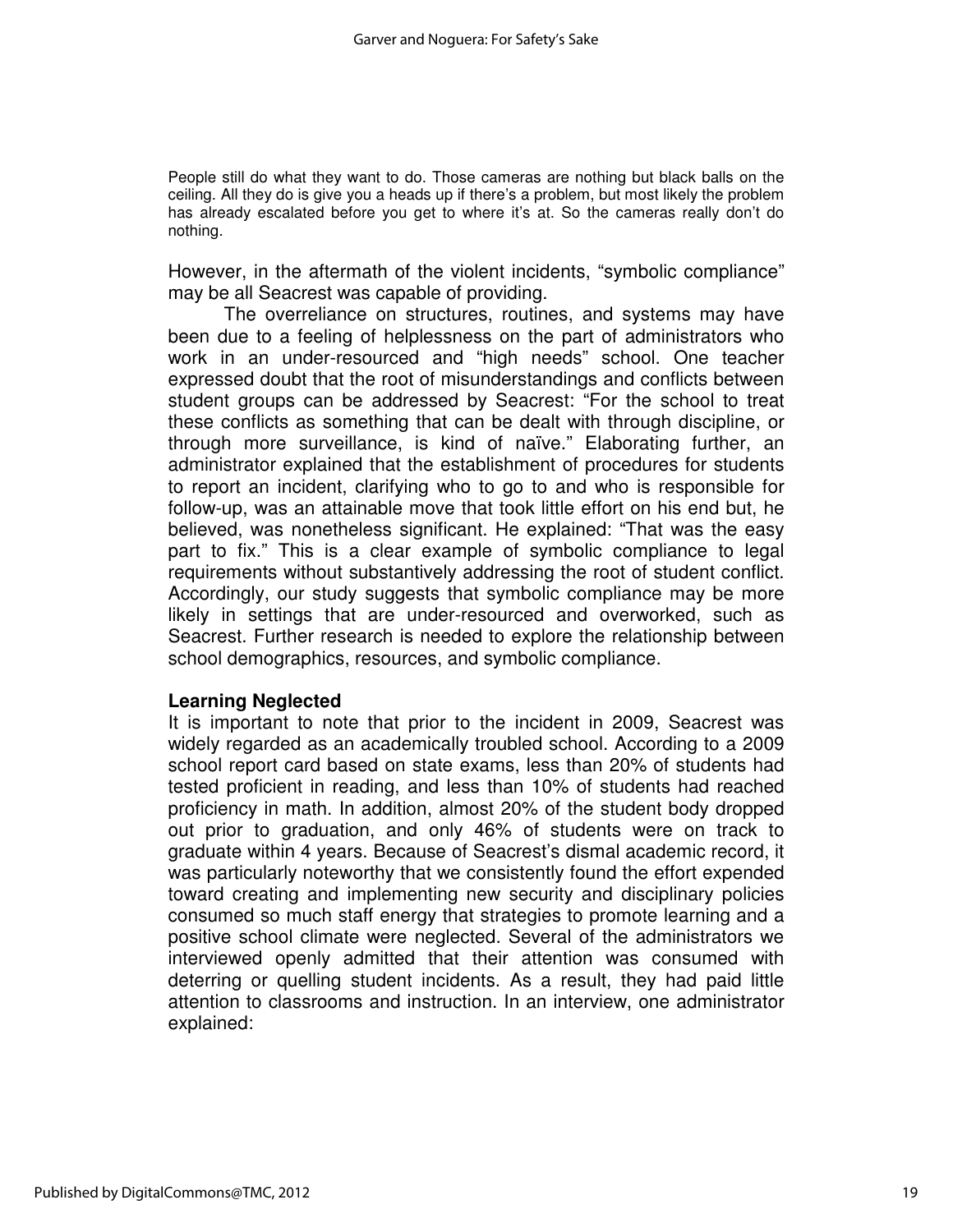The security and discipline systems were dysfunctional. We were trying to come in and fix those things and get those up and running. So that's where I've put most of my focus into since the beginning of the year. I know you got to focus on classrooms and making sure students are learning, but my thing was how can I make it as quiet as possible.

In a focus group, several administrators explained their absence from the classroom by the need to address what they describe as the "constant triage of incidents":

Interviewer: Have you been able to really get into classrooms much this year?

Administrator 1: Not like we should. We've had so much going on….You know we've had meetings like this one….We've had meetings at—

Administrator 2: —4-hour meetings

Administrator 1: and then you know….issues that have to be dealt with so, no, we are not getting in like we'd really like to…

. . .

Administrator 1: Well, one thing I want to add is that we spend a lot of time making sure things are better, you know.

Interviewer: Right.

Administrator 1: To make sure to be proactive, take a lot of proactive measures to, so that we don't have anything happen after what happened last year. So that's another thing that takes a lot of our time.

. . .

Administrator 2: And also just the day-to-day triage. I mean things just come up, and safety is always key. Many days you come in here with a list of where you want to go for the day, but something else just jumps on top of the page. So every day.

These administrators viewed the creation of security and discipline systems as the first priority and instruction as the second: "Now I would like to pick up more of the instructional leadership role because those climate pieces and the security of the facility, I don't have to worry about that as much. They're up and running now." This administrator's comment reflects a perspective that we heard articulated often: the goal of pursuing security and stability is separate and distinct from the goal of improving teaching and learning. Despite the fact that several studies have shown that school safety and student learning are inextricably linked $5$  and that academic engagement is a central part of developing a positive and safe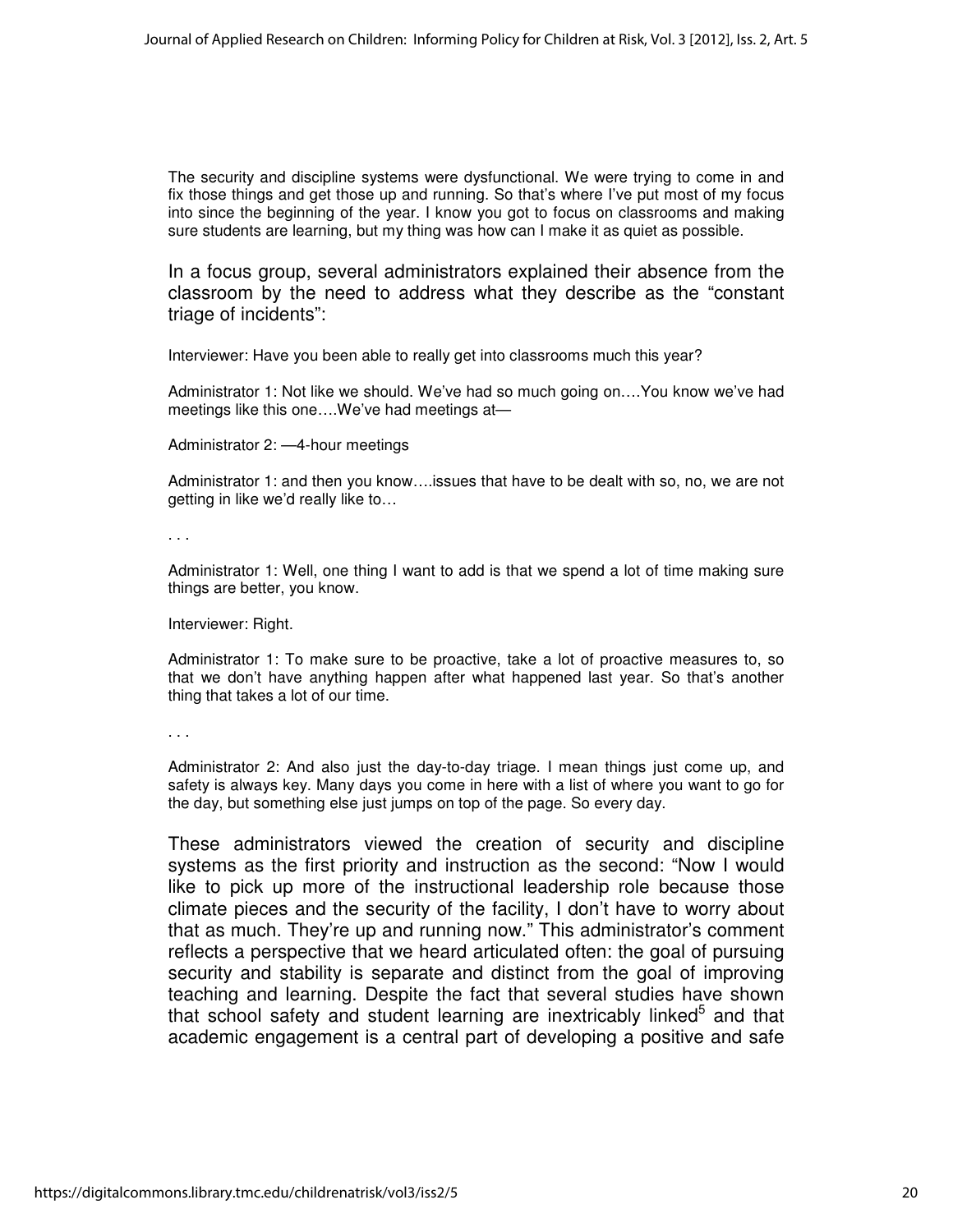school culture,  $26,36$  the 2 efforts were treated as though they were unrelated. Past research has shown that, if students are not engaged in academics, incidents are more likely to occur as a result of distractions and boredom.<sup>6</sup> The danger created by the situation at Seacrest is that by focusing on policies aimed at controlling behavior without improving the rigor and quality of instruction, a recurring negative cycle can emerge: a focus on policies leads to the negligence of academic engagement; student disinterest in academics leads to an increase in incidents; and an increase in incidents leads to a change or expansion of security policy. In this way, security systems and structures continue to grow, while academic engagement and improving the quality of education students receive—ostensibly the primary goals of all schools—are diminished in importance.

 The de-emphasis on teaching and learning was expressed by teachers and was observable in classrooms. Teaching was often hindered by the burden of paperwork that accompanied the newly expanded regime of security policies. This was on top of the constraints of the mandated curricula that the district imposed upon the school. Many teachers told us that the pressure put on the school to improve safety was detracting from their ability to focus on instruction:

Teacher 1: We're so under the microscope. We have to document so many things.

Interviewer: You don't have as much time to teach now?

Teacher 2: No, I don't. I have a feeling we're becoming the jack of all trades and the master of none. There's so many things that get put on you, requiring your attention that you can't do any of them. Nothing is getting right around here.

The administrators' neglect of instructional leadership and the teachers' stress from the increased mandates likely contributed to the lack of academic engagement among students. In a focus group, one student described the monotony of instruction in some classes: "You go to the classroom, and you do the same thing every day, and they don't help you. They put the stuff on the board and say, 'you do this.' That's not helping the students to learn nothing." Some students perceived their teachers' focus on discipline as evidence of a lack of commitment to students. One student advised new students at Seacrest: "You gotta learn on your own…some teachers don't teach you," and another student in the focus group added, "some teachers don't put in a lot of effort." When asked if teachers help if he has a problem with course work, one student explained, "Sometimes they…give advice, but then you go back to the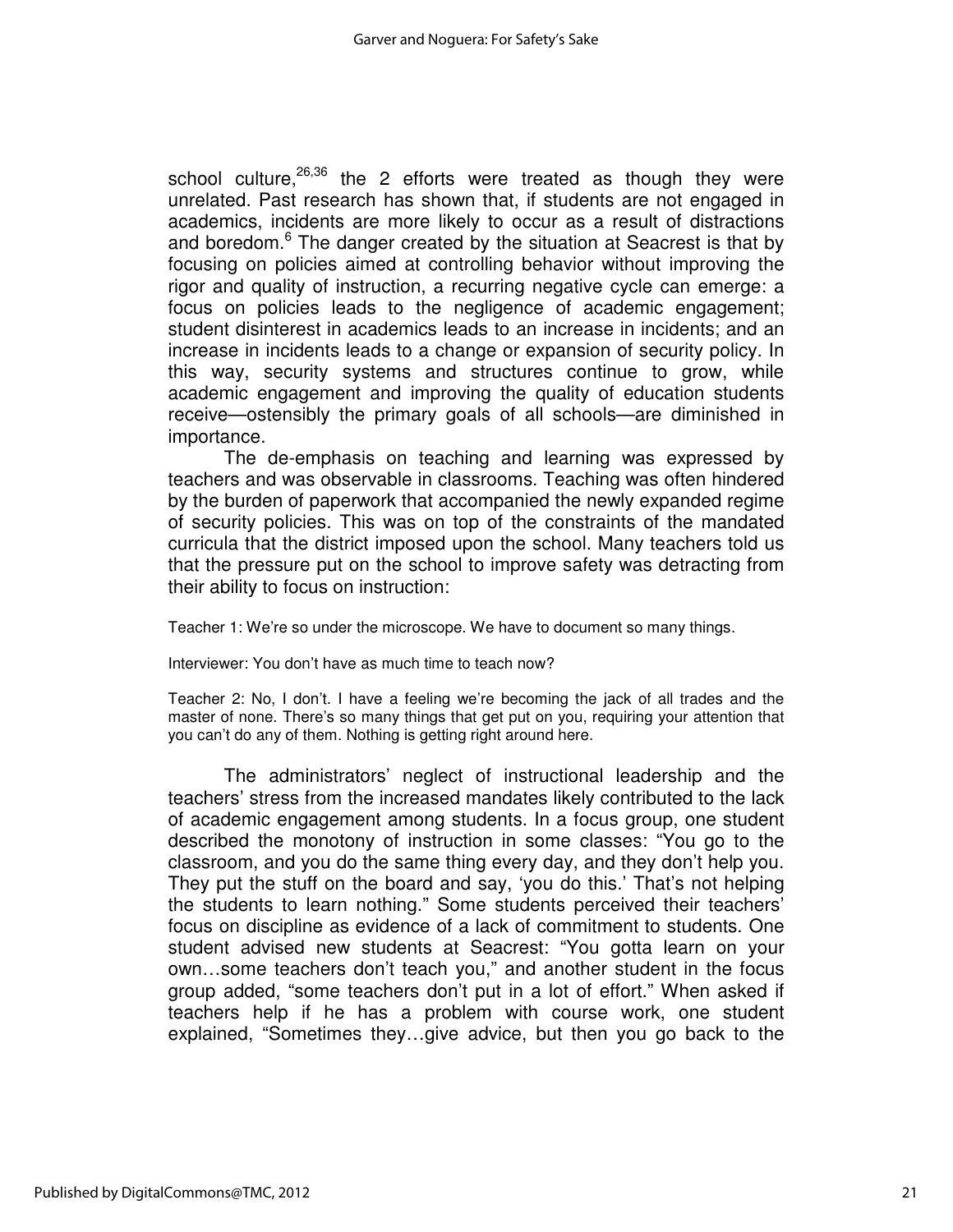problem and it's the same again….When I have a problem, I just shrug it off." Such inattention to students' academic needs was parallel to a careful attention to student behavior and disciplining.

In one classroom, a teacher referred 2 students to a dean for discipline because they were caught looking at the National Football League (NFL) website. However, the teacher had not given the students an assignment. One dean reported that she receives about 20 referrals a day from teachers concerning behavioral issues. This dean estimated that about 17 of the 20 referrals were the result of poor teaching and a lack of classroom management skills and that only 3 were "serious" incidents that warranted her involvement.

While the focus on discipline and safety policies may indirectly affect instruction and learning by leaving little time and energy for the classroom, the "culture of control"<sup>16</sup> at Seacrest also had more direct effects on classroom life. One teacher recounted an instance in which the arrest of a student interfered with her teaching:

I have police come in arrest one of my students in the middle of class, in the middle of class. They could've done it at the end of the period. They decided to do it in the middle of class so the rest of the class was shot. All the kids wanted to do was talk about the fight that that student has been in that ended him up getting arrested.

On the other hand, some security officers suggested that teachers were too quick to call on safety officers for issues that they should be able to deal with in the classroom: "It should be a sense of classroom management. A lot of teachers sometimes tend to just want to call school police every time a child decides to be disruptive in class." The involvement of security officers in addressing minor infractions (e.g., a student who refuses to do work in class) was initiated by several teachers. Once security officers are involved in responding to an incident, it is more likely that a student will be removed from the classroom or even arrested, since these are the primary and most practiced responses in the security officers' toolkit.

Students seemed to be aware of the trade-offs between security and academics. In a focus group, one 12th grade student asked: "Y'all paid…for those cameras and we don't have books. We still don't even have all our books for statistics class, like some of the books ripped up, we gotta share the books, like it don't make no sense….How about you get us books first?....I think it was a waste of money." The prioritization of safety and discipline policies was communicated clearly in the school leadership's efforts, through the large sums of money expended on security, and by the way attention to student learning was allowed to fall to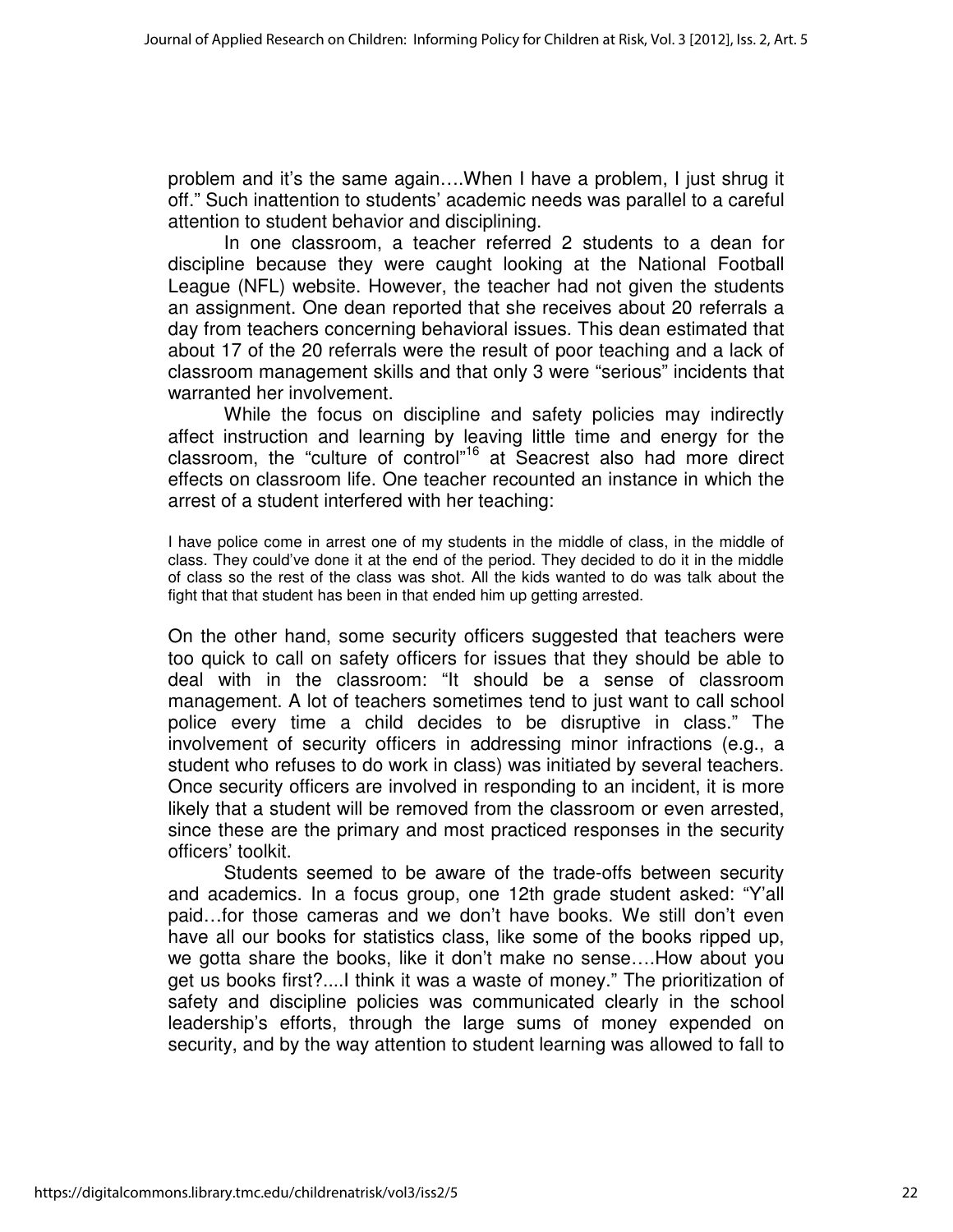the wayside. Although these policies may have provided Seacrest the ability to establish a reputation for control under considerable external pressure and scrutiny, the goal was pursued at the expense of learning.

## **School Culture Neglected**

To a large degree, the move toward increased surveillance and control was rationalized as an effort to create more equitable experiences across the student body. It was believed that such efforts would lead to a more positive school culture. One administrator stated: "We have been strict across the board with everybody. We've been very, very strict across the board." A staff member referred to this new emphasis as "common law" and explained that adults were held accountable to dole out consequences to students according to policy: "This is our school policy. You have to do it to students." One administrator's comments directly suggested that having all students experience the same consequences was a way of creating unity among the student body—as if 'under one policy and punishment, we are all equal.' He elaborated: "It doesn't matter whether they are this or that, when you're walking down the hallway with a phone, we're going to catch you…so other children do not feel a sense of favoritism." The logic behind this strategy was that the Asian-black student conflict could be addressed by submitting all students to the same strict surveillance and discipline. Through strict enforcement of the discipline code and security policies, it was believed that the school would become safer and that a sense of community would develop.

Our data suggest that such a tactic contributed to a shared sense of grievance based on negative experiences among students. We found that the attention paid to discipline and safety policies came at the expense of a positive school culture. One student reflected on the way the surveillance cameras affected the school climate: "Well lately I haven't seen conflicts between Asians and blacks, but there's still an unsure feeling because some people feel like their privacy is getting invaded because of all the cameras and the more security and all that." This student suggested that new problems had emerged with the interventions put in place intended to deter interracial conflict.

Complaints about security officers' interactions with students were common. One student reflected: "The police officers are always being rude to the kids….They're always disrespectful and yelling in their ears." When asked whether he felt safe in school, one black male student responded: "I'm kind of scared of police….I'm afraid like they think I'm doing something, that I look suspicious to them. I really, I just don't like security. I really don't." Students recounted several instances of observing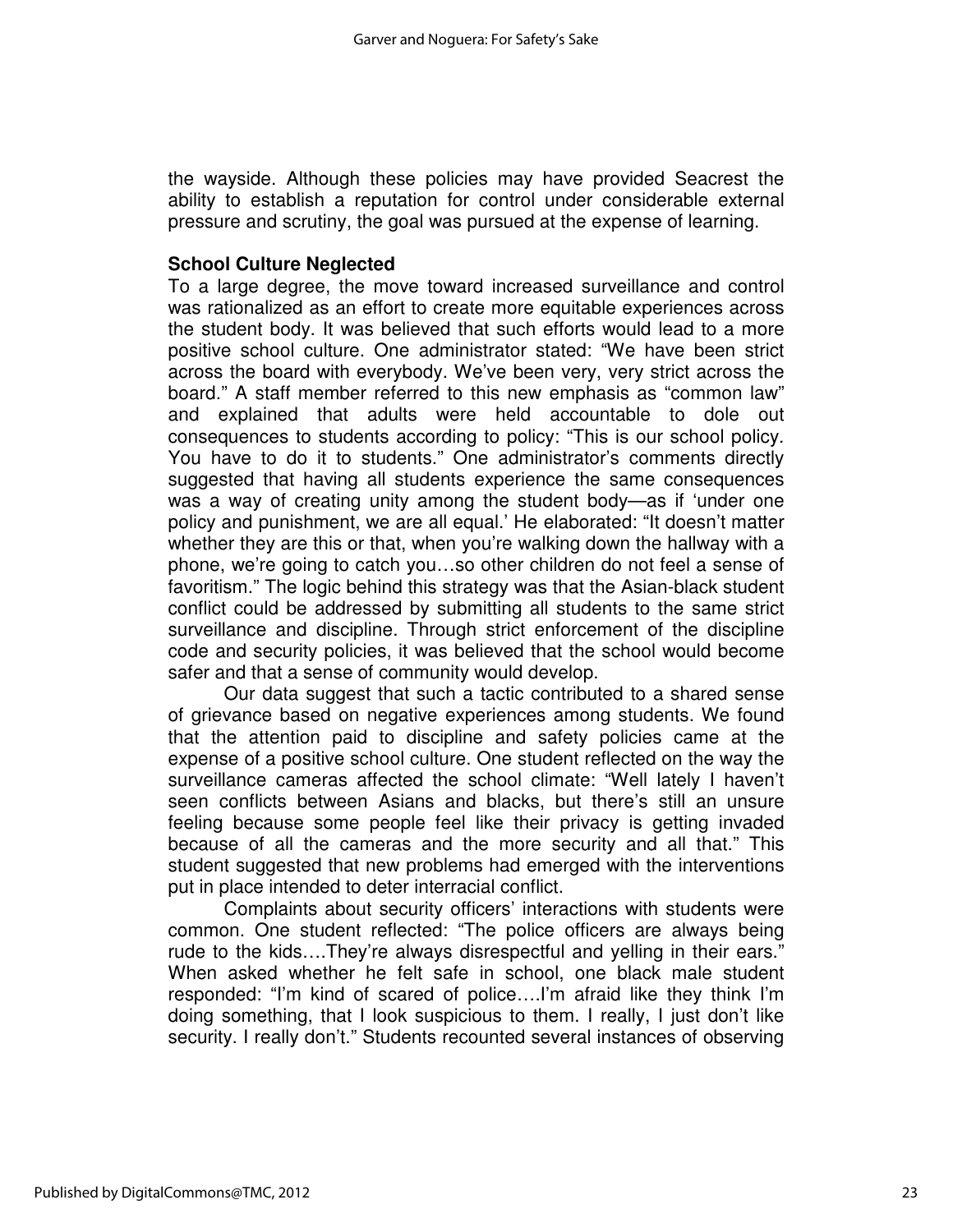other students arrested in the school building. One student spoke about a time the police patted down a group of boys in the gym and then handcuffed one. During the entrance procedure in the mornings, female and male students entered in separate lines and went through a metal detector. According to one security officer, students are also randomly subjected to "invasive search" in order to catch illegal drugs on the bodies of students, even if the metal detector does not go off.

In an interview, one officer explained the new approach to security: "It was basically setting it up to run like a police department in the school, treating the building as a city….The hallways are the streets, the classrooms are the communities….The main thing first was to get some sense of order in here and accountability." Accordingly, this officer seemed to embrace the picture of policing described by the students, a perspective that reinforced the idea that policing inside and outside the school doors had become indistinguishable. One security officer explained his negotiation of being placed in a school and upholding the law as a police officer:

There's a common respect there, I told them I will lock you up if it leads to that. That's not what I want to do, and that's usually my last resort. I'm not in the business of giving kids police records, but if I'm forced in a situation where I can't, I have no leeway. I have to do what I have to do but for my job. It's a very fine line.

While the survey suggested that many students perceived the school to be safe as a result of the new security measures and discipline procedures, it also revealed that students did not feel Seacrest had a positive learning environment. Rather, for many students, the school was perceived as an extension or even a paradigmatic example of the "culture of control."<sup>16</sup>

Survey data further demonstrate students' negative assessments of Seacrest's environment. According to students' ratings, Seacrest fell short on measures of fairness, belonging, and multicultural cohesion, and it only met minimally necessary levels of school-based supportive relationships. The highest ratings went to school-based supportive relationships, which was given 3.1 on a 4-point Likert scale, where 1 is very negative and 4 is very positive. The mean of ratings for fairness was 2.8, and it was 2.6 for belonging. Multicultural cohesion was rated significantly lower than the other scales regardless of demographic characteristics, with a mean rating of only 2.4.

Aside from the new security policies' negative effects on academic engagement and school climate, the intensive focus on the incident and Seacrest's response to it led to other educational concerns and community needs being overlooked and de-prioritized. Seacrest once had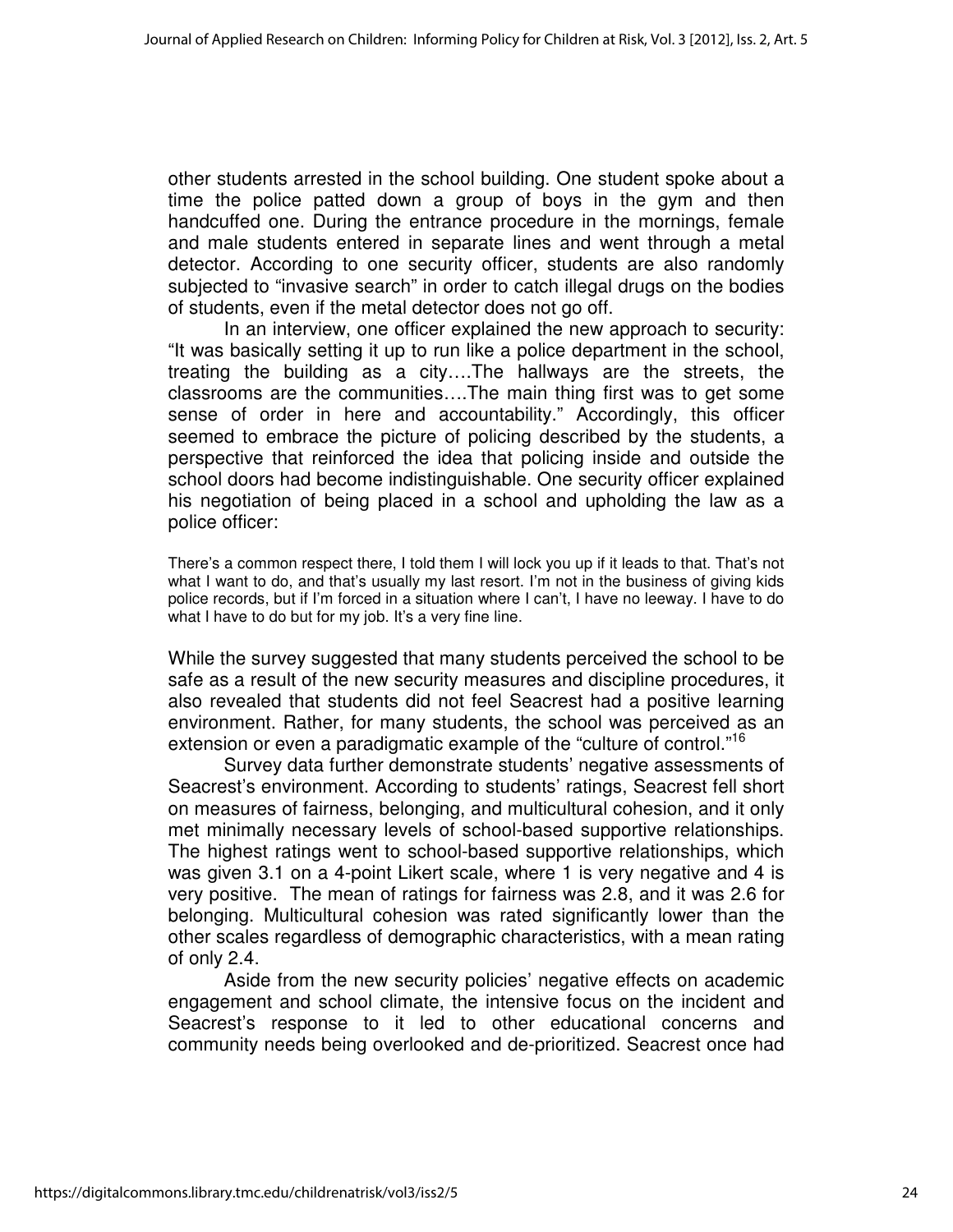a well-regarded culinary arts program, but during the year when security became the school's top priority, the program lost resources and its director left the school. One administrator lamented that 2 students had been murdered in the previous year but that these traumatic experiences had been overshadowed by the efforts put toward responding to the more publicized Asian-black incident.

### **Conclusion**

In the aftermath of the violent incidents between Asian and black students at Seacrest High School in the 2009-2010 school year, it is understandable that school and district administrators would have placed great emphasis on addressing matters related to safety, order, and security. Moreover, after signing a consent decree with the US Department of Justice and the state Department of Human Relations, which required the district to enact a variety of safety measures, and under pressure and scrutiny from local media and community groups, it makes sense that the district would have taken every step available to ensure that there would be no recurrence of violence at the school.

A vast body of research on schooling has shown that safety is an essential requisite for a positive educational environment. In fact, education philosopher John Dewey<sup>37</sup> and psychologist Abraham Maslow<sup>38</sup> have argued that violence, disorder, and threats to physical safety are antithetical to an environment where students can learn and develop and where teachers can instruct effectively.

However, several studies have also shown that school safety is largely a by-product of strong positive relationships between students and staff<sup>29,36</sup> and not the adoption of advanced security measures.<sup>4</sup> In fact, as this study of Seacrest has shown, by placing a disproportionate amount of energy and attention on security issues, the school neglected other important elements of its larger educational goals, namely teaching and learning and a positive school culture.

It is important to understand that the fragmented focus on school safety is not unique to Seacrest and the unusual circumstances that were confronting the school. Schools as complex organizations are driven by multiple and often competing goals. Since the advent of zero-tolerance policies, schools across the country have adopted a number of costly security measures and highly punitive discipline policies in an attempt to ensure safety (or the perception of safety) at the expense of other concerns.<sup>18</sup> Positive perceptions of safety are not insignificant, as they are vital to upholding the school's moral authority to maintain order,  $39$  as well as to students' and teachers' abilities to focus on academics. However,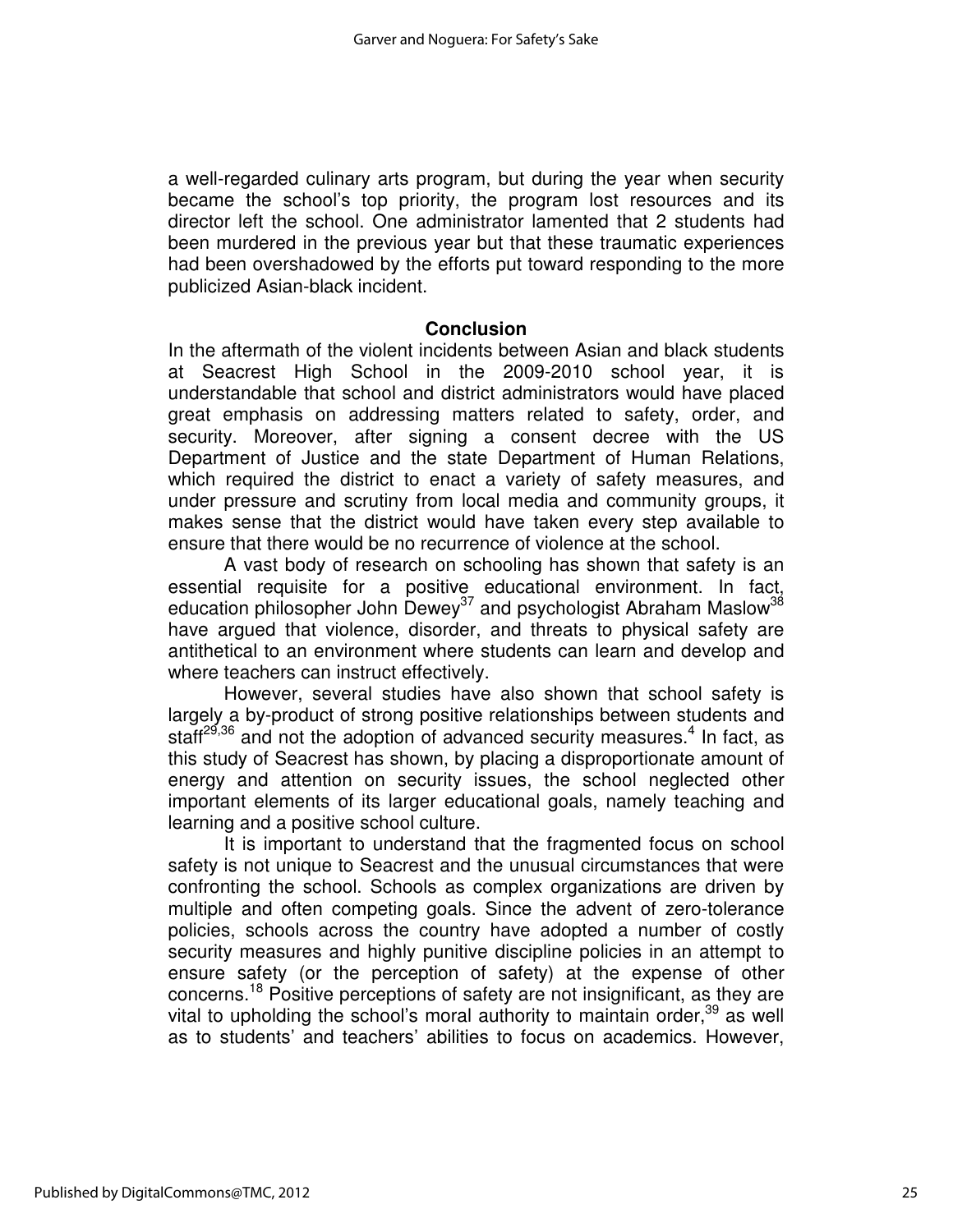the effort to create safe and orderly schools increasingly has come to resemble the fight against crime in the larger society, and like the larger effort, underlying issues related to poverty, inequality, and institutional bias have largely been ignored.<sup>3,6</sup>

The fact that some students and staff at Seacrest looked favorably upon the increase in surveillance, policing, and zero-tolerance approaches to discipline despite their negative effects on school culture and learning draws attention to how school policy not only materially affects students' and staff members' everyday lives (e.g., creating paperwork, bringing new and harsher punishments) but also limits the range of solutions they perceive as possible or effective in addressing problems at school and likely beyond the school doors as well. School policies have socializing powers and contribute to shaping the thinking of how societal problems should and could be addressed (e.g., through supportive versus punitive interventions). Certainly, the school's tactics were first informed by the larger US "culture of control,"<sup>16</sup> but the school's role in reinforcing and influencing society in return must also be recognized.

As the case of Seacrest shows, narrowing the focus of school improvement efforts to a singular goal can result in schools neglecting important aspects of the educational mission that are essential to school success and youth development. The alternative to a narrow focus on safety and security is a broad focus on the environmental conditions within schools that promote strong, positive relationships between educators and students that are essential to learning and child development. American education philosopher John Dewey, in writing about the conditions for growth, explains why a broad focus on the learning environment and school culture is essential. He writes:

Development when it is interpreted in comparative terms, that is, with respect to the special traits of child and adult life, means the direction of power into special channels: the formation of habits involving executive skill, definiteness of interest, and specific objects of observation and thought….The adult must use his powers to transform the environment thereby occasioning new stimuli which redirect student powers and keep them developing. Ignoring this fact leads to arrested development...<sup>37(p40)</sup>

In narrowly pursuing safety or higher test scores in isolation from other goals that Dewey describes as essential to child development, schools like Seacrest invariably remain mired in failure. Cases like this one are reminders that safety cannot be disassociated from the broader mission of schools, and to the degree that they are, genuine and sustainable school improvement will continue to be out of reach.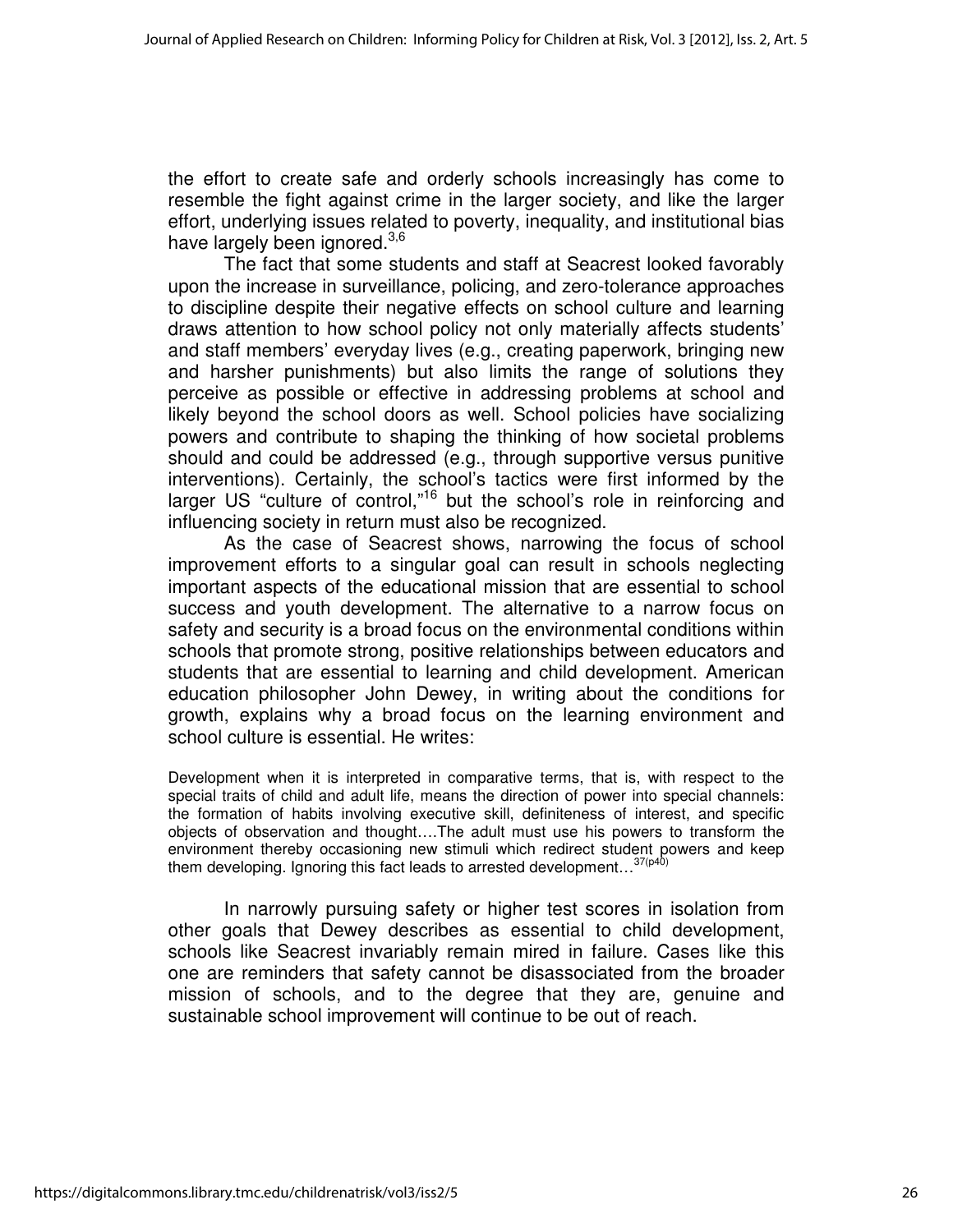## **References**

1. Kafka J. The History of "Zero Tolerance" in American Public Schooling. New York, NY: Palgrave Macmillan; 2011.

2. Devine J. Maximum Security: The Culture of Violence in Inner-City Schools. Chicago, IL: University of Chicago Press; 1996.

3. Kupchik A. Homeroom Security: School Discipline in an Age of Fear. New York, NY: New York University Press; 2010.

4. Fuentes A. Lockdown High: When the Schoolhouse Becomes a Jailhouse. New York, NY: Verso; 2011.

5. Nolan K. Police in the Hallways: Discipline in an Urban High School. Minneapolis, MN: University of Minnesota Press; 2011.

6. Gregory A, Skiba RJ, Noguera PA. The achievement gap and the discipline gap: two sides of the same coin? Educ Res. 2010;39:59-68.

7. Fass PS. Outside In: Minorities and the Transformation of American Education. Oxford, England: Oxford University Press; 1989.

8. Allport GW. The Nature of Prejudice. Reading, MA: Addison-Wesley; 1954.

9. Peshkin A. The Color of Strangers, the Color of Friends. Chicago, IL: University of Chicago Press; 1991.

10. Patchen M. Black-White Contact in Schools: Its Social and Academic Effects. West Lafayette, IN: Purdue University Press; 1982.

11. Orfield G, Eaton SE. Dismantling Desegregation: The Quiet Reveral of Brown V. Board of Education. New York, NY: New Press; 1997.

12. Kiang PN, Kaplan J. Where do we stand? views of racial conflict by Vietnamese American high-school students in a black-and-white context. Urban Rev. 1994;26:95-119.

13. Fordham S, Ogbu J. Black students' school success: coping with the "burden of 'acting white.'" Urban Review. 1986;18:176-203.

14. Noguera P. Schools, prisons, and social implications of punishment: rethinking disciplinary practices. Theory Pract. 2003;42:341-350.

15. Skiba RJ, Noam GG, eds. Zero Tolerance: Can Suspension and Expulsion Keep Schools Safe?: New Directions for Youth Development, No. 92. New York, NY: Jossey-Bass; 2001.

16. Garland D. The Culture of Control: Crime and Social Order in Contemporary Society. Chicago, IL: University of Chicago Press; 2001.

17. Simon J. Governing Through Crime: How the War on Crime Transformed American Democracy and Created a Culture of Fear. Oxford, England: Oxford University Press; 2007.

18. Newman KS, Fox C, Harding D, Mehta J, Roth W. Rampage: The Social Roots of School Shootings. New York, NY: Perseus Books; 2004.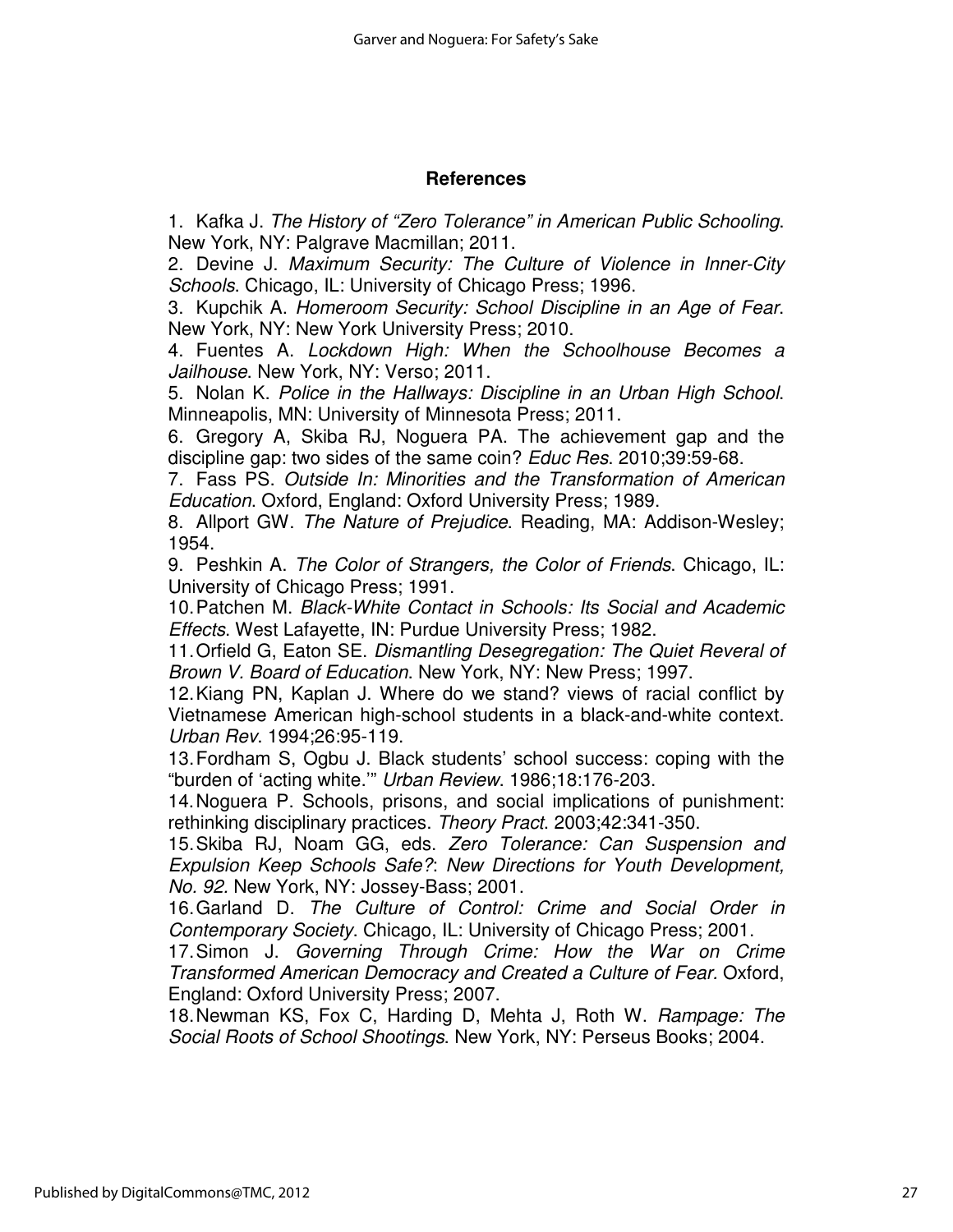19. Schiraldi V, Ziedenberg J. How distorted coverage of juvenile crime affects public policy. In: Ayers W, Dohrn B, Ayers R, eds. Zero Tolerance: Resisting the Drive for Punishment in Our Schools. New York, NY: New Press; 2001:114-125.

20. Johnson T, Boyden JE, Pittz WJ, eds. Racial Profiling and Punishment in U.S. Public Schools: How Zero Tolerance Policies and High Stakes Testing Subvert Academic Excellence and Racial Equity. Oakland, CA: Applied Research Center; 2001.

21. Bowditch C. Getting rid of troublemakers: high school disciplinary procedures and the production of dropouts. Soc Probl. 1993;40:493-509.

22. Cornell DG. School Violence: Fears Versus Facts. Mahwah, NJ: Lawrence Erlbaum Associates; 2006.

23. Skiba RJ, Peterson R. The dark side of zero-tolerance: can punishment lead to safe schools? Phi Delta Kappan. 1999;80:372- 376,381-382.

24. Gregory A, Cornell D, Fan X. The relationship of school structure and support to suspension rates for Black and White high school students. Am Educ Res J. 2011;48:904-934.

25. Christie C, Nelson CM, Jolivette K. School characteristics related to the use of suspension. Educ Treatment Child. 2004;27:509-526.

26. Bryk AS, Sebring PB, Allensworth E, Luppescu S, Easton JQ. Organizing Schools for Improvement: Lessons from Chicago. Chicago, IL: University of Chicago Press; 2010.

27. Noddings N. The Challenge to Care in Schools: An Alternative Approach to Education. New York, NY: Teachers College Press; 1992.

28. Goodenow C, Grady KE. The relationship of school belonging and friends' values to academic motivation among urban adolescent students. J Exp Educ. 1993;62:60-71.

29. Noguera PA. Finding safety where we least expect it: the role of social capital in preventing school violence. In: Ayers W, Dohrn B, Ayers R, eds. Zero Tolerance: Resisting the Drive for Punishment in Our Schools. New York, NY: New Press; 2001: 202-218.

30. Steinberg L. Beyond the Classroom: Why School Reform Has Failed and What Parents Need to Do. New York, NY: Touchstone; 1997.

31. Osher D, Bear GG, Sprague JR, Doyle W. How can we improve school discipline? Educ Res. 2010;39:48-58.

32. Noguera PA. How listening to students can help schools to improve. Theory into Practice. 2007;46:205-211.

33. Gutierrez R. Student solutions to racial conflict. Principal Leadership. 2005;5(8):16-20.